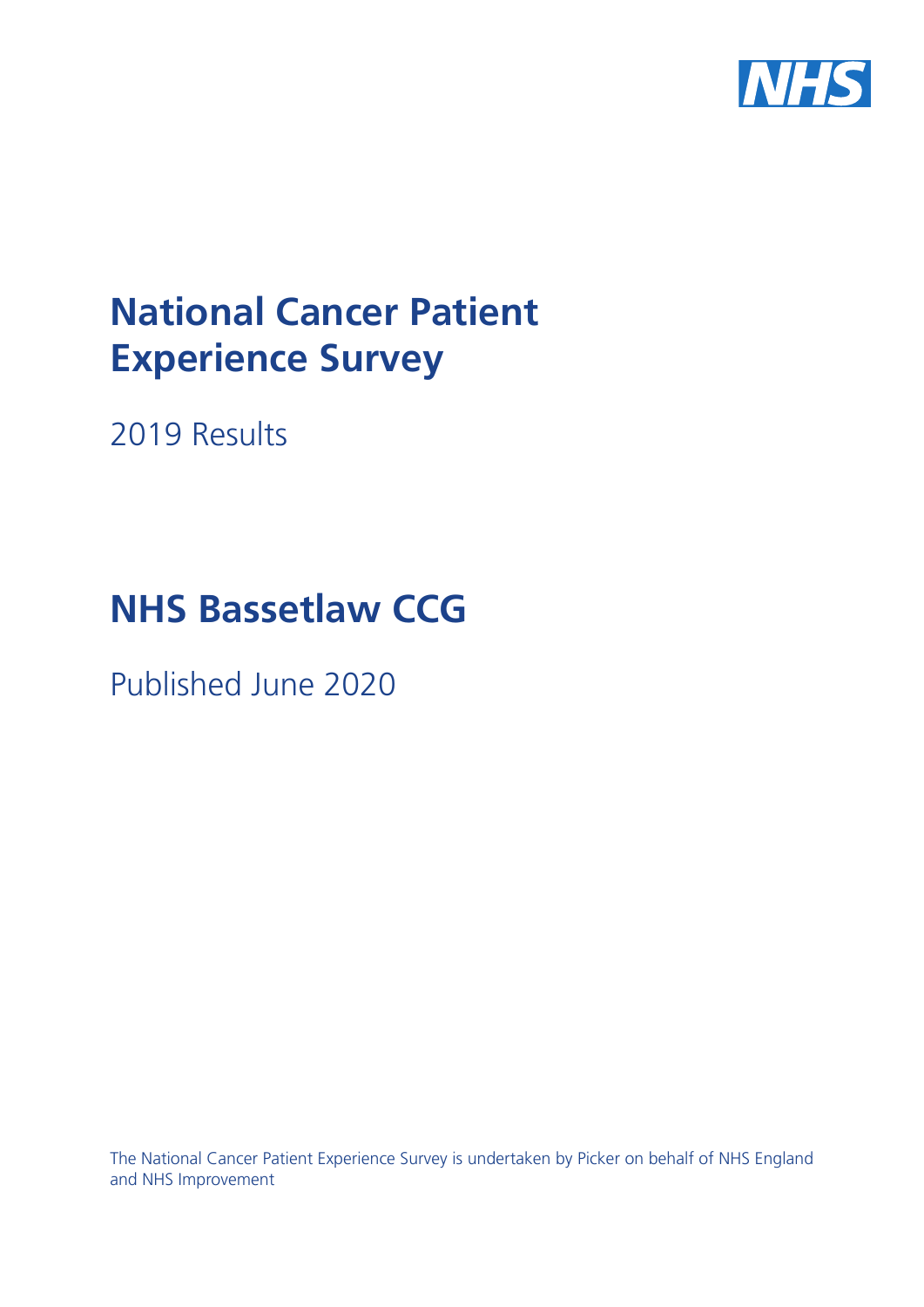# **Executive Summary** Case Mix Adjusted scores

### **Cancer Dashboard Questions**

The following seven questions are included in phase 1 of the Cancer Dashboard developed by Public Health England and NHS England:

Q61. Patient's average rating of care scored from very poor to very good

| 0   | $\overline{2}$                                                | 3 | $\overline{4}$ | 5 | 6 | 7 | 8 | 9   | 10                                                                                            |  |
|-----|---------------------------------------------------------------|---|----------------|---|---|---|---|-----|-----------------------------------------------------------------------------------------------|--|
|     |                                                               |   |                |   |   |   |   | 8.8 |                                                                                               |  |
|     |                                                               |   |                |   |   |   |   |     | Q18. Patient definitely involved as much as they wanted in decisions about care and treatment |  |
|     |                                                               |   |                |   |   |   |   |     | Q19. Patient given the name of a CNS who would support them through their treatment           |  |
| 82% | Q20. Patient found it very or quite easy to contact their CNS |   |                |   |   |   |   |     |                                                                                               |  |
| 89% |                                                               |   |                |   |   |   |   |     | Q39. Patient always felt they were treated with respect and dignity while in hospital         |  |
|     | leaving hospital                                              |   |                |   |   |   |   |     | Q41. Hospital staff told patient who to contact if worried about condition or treatment after |  |
| 53% | treatment                                                     |   |                |   |   |   |   |     | Q55. General practice staff definitely did everything they could to support patient during    |  |

### **Questions Outside Expected Range**

|                                                                                 |            | Case Mix Adjusted Scores   |                            |                   |
|---------------------------------------------------------------------------------|------------|----------------------------|----------------------------|-------------------|
|                                                                                 | 2019 Score | Lower<br>Expected<br>Range | Upper<br>Expected<br>Range | National<br>Score |
| Q32. Patient's family or someone close definitely felt able to talk to a doctor | 85%        | 62%                        | 82%                        | 72%               |
| Q35. All hospital staff asked patient what name they prefer to be called by     | 84%        | 59%                        | 83%                        | 71%               |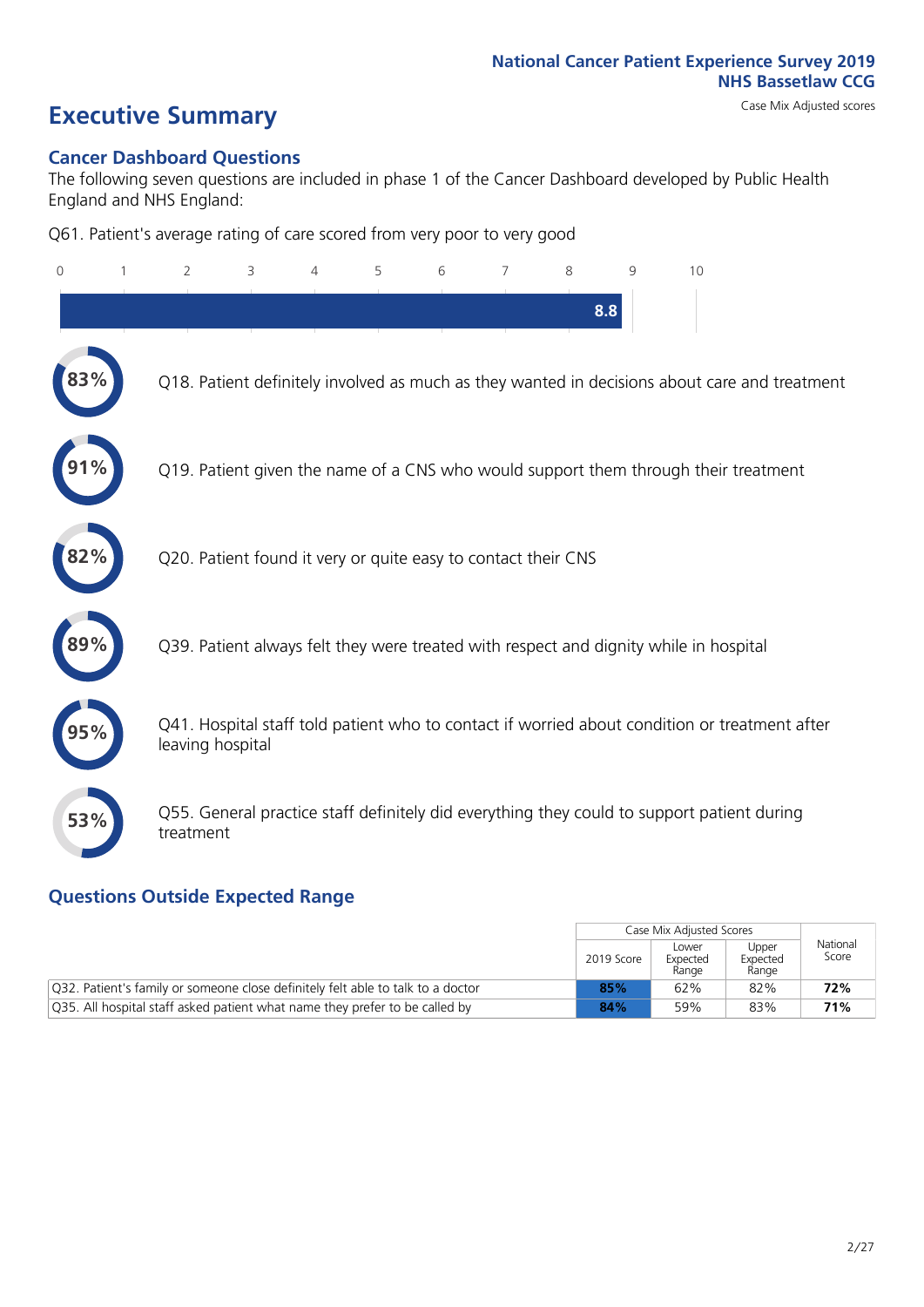## **Introduction**

The National Cancer Patient Experience Survey 2019 is the ninth iteration of the survey first undertaken in 2010. It has been designed to monitor national progress on cancer care; to provide information to drive local quality improvements; to assist commissioners and providers of cancer care; and to inform the work of the various charities and stakeholder groups supporting cancer patients.

The survey was overseen by a national Cancer Patient Experience Advisory Group. This Advisory Group set the principles and objectives of the survey programme and guided questionnaire development. The survey was commissioned and managed by NHS England. The survey provider, Picker, is responsible for designing, running and analysing the survey.

The 2019 survey involved 143 NHS Trusts. Out of 111,366 people, 67,858 people responded to the survey, yielding a response rate of 61%.

# **Methodology**

### **Eligibility, eldwork and survey methods**

The sample for the survey included all adult (aged 16 and over) NHS patients, with a confirmed primary diagnosis of cancer, discharged from an NHS Trust after an inpatient episode or day case attendance for cancer related treatment in the months of April, May and June 2019. The fieldwork for the survey was undertaken between December 2019 and March 2020.

As in the previous four years, the survey used a mixed mode methodology. Questionnaires were sent by post, with two reminders where necessary, but also included an option to complete the questionnaire online. A Freephone helpline and email was available for respondents to opt out, ask questions about the survey, enable them to complete their questionnaire over the phone and provide access to a translation and interpreting facility for those whose first language was not English.

### **Case-mix adjustment**

Both unadjusted and adjusted scores are presented in this report. Case-mix adjusted scores allows us to account for the impact that differing patient populations might have on results. By using the case-mix adjusted estimates we can obtain a greater understanding of how a CCG is performing given their patient population. The factors taken into account in this case-mix adjustment are gender, age, ethnic group, deprivation, and tumour group.

### **Scoring methodology**

Fifty-two questions from the questionnaire are scored as these questions relate directly to patient experience. For all but one question (Q61), scores are presented as the percentage of positive responses out of all scored responses. For Q61, respondents rate their overall care on a scale of 0 to 10, of which the average was calculated for this question's presented score. The percentages in this report have been rounded to the nearest percentage point. Therefore, in some cases the figures do not appear to add up to 100%.

### **Statistical significance**

In the reporting of 2019 results, appropriate statistical tests have been undertaken to identify unadjusted scores for which the change over time is 'statistically significant'. Thirty-seven scored questions in 2019 have been compared with those of 2018 and a statistically significant change between the two years has been reported where identified.

For the scored questions that are comparable beyond 2018, statistically significant change over the five years has also been reported where identified. A statistically significant difference means that the change in the result is very unlikely to have occurred by sampling variation.

### **Suppression**

### **Question-level suppression**

For scores where the base size per question is  $<$ 21, the score will be suppressed and replaced with an asterisk (\*). The base size will include neutral response options.

### **Double suppression**

If any group within a particular sub-group breakdown (such as the tumour group breakdown) has <21 responses, then the figure for this particular group is suppressed and replaced with an asterisk (\*). If there is only one group within the sub-group breakdown that has <21 respondents, and is therefore suppressed, the group with the next lowest number of respondents is also supressed and replaced with an asterisk (\*) (regardless if it is greater than or less than 21).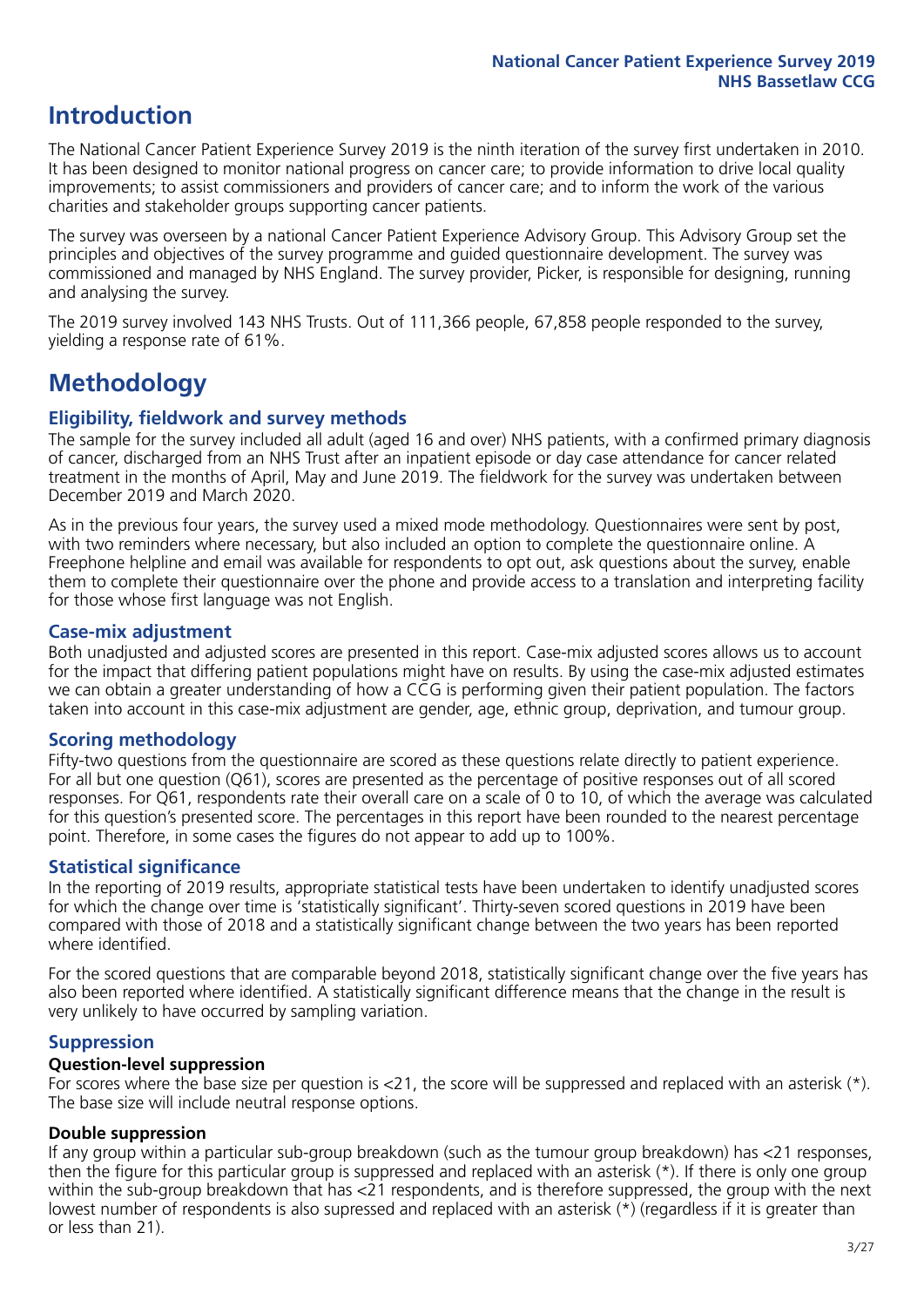# **Understanding the results**

This report shows how this CCG scored for each question in the survey, compared with national results and previous year's results. It is aimed at helping individual CCGs to understand their performance and identify areas for local improvement. Below is a description of the type of results presented within this report and how to understand them.

### **Expected range charts**

The expected range charts in this report show a bar with the lowest and highest score received for each question nationally. Within this bar, an expected range is given (in grey) and a black diamond represents the actual score for this CCG.

CCGs whose score is above the upper limit of the expected range (in the dark blue) are positive outliers, with a score statistically significantly higher than the national mean. This indicates that the CCG performs better than what CCGs of the same size and demographics are expected to perform. The opposite is true if the score is below the lower limit of the expected range (in the light blue); these are negative outliers. For scores within the expected range (in the grey), the score is what we would expect given the CCG's size and demographics.

### **Comparability tables**

The comparability tables show the 2018 and 2019 unadjusted scores for this CCG for each scored question. If there is a significant change from 2018 and 2019 or overall from 2015 to 2019, an arrow will be presented for the direction of change. The adjusted 2019 score will also be presented for each scored question along with the lower and upper expected range and national score. Scores above the upper limit of the expected range will be highlighted dark blue, scores below the lower limit of the expected range will be highlighted light blue, and scores within the lower and upper limit of the expected ranges will be highlighted grey.

### **Tumour type tables**

The tumour type tables show the unadjusted scores for each scored question for each of the 13 tumour groups. The national score for that tumour group is also shown. Unadjusted scores for the same tumour type across different CCGs may not be comparable, as they do not account for the impact that differing patient populations might have on results. Central nervous system is abbreviated as 'CNS' and lower gastrointestinal tract is abbreviated as 'LGT' throughout this report.

### **Year on year charts**

The year on year charts show five columns representing the unadjusted scores of the last five years (2015, 2016, 2017, 2018 and 2019) for each scored question.

### **Notes on specific questions**

Following the development phase of the 2019 survey, several changes were made to the questionnaire. Six scored questions were amended (Q5, Q18, Q30, Q35, Q56 and Q60) and one non-scored question (Q29) was amended that impacted the comparability of questions Q30 to Q41. Of all questions changed or impacted by change, only Q60 is presented with historical comparisons; though the results should be interpreted with caution.

### **Unadjusted data and case-mix adjusted data**

Unadjusted data should be used to see the actual responses from patients relating to the CCG. Case-mix adjusted data, together with expected ranges, should be used to understand whether the results are significantly higher or lower than national results taking account of the patient mix.

### **Further information**

This research was carried out in accordance with the international standard for organisations conducting social research (accreditation to ISO20252:2012; certificate number GB08/74322). The 2019 survey data has been produced and published in line with the Code of Practice for Official Statistics.

For more information on the methodology, please see the Technical Document. It can be viewed along with the 2019 questionnaire and survey quidance on the website at [www.ncpes.co.uk](https://www.ncpes.co.uk/supporting-documents). For all other outputs at National, Trust, CCG and Cancer Alliance level, please see the PDF reports, Excel tables and dashboards at [www.ncpes.co.uk.](https://www.ncpes.co.uk/current-results)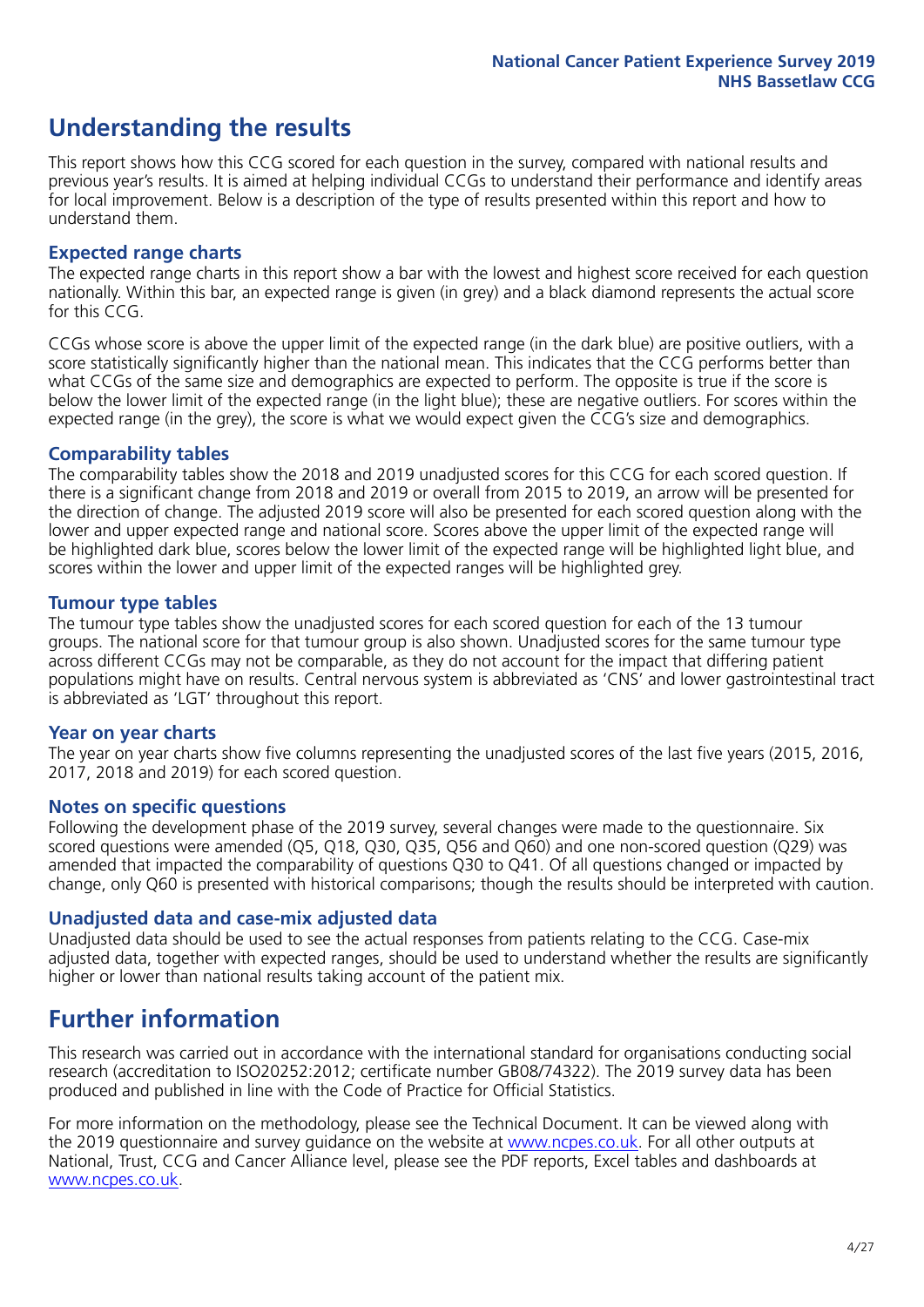### **Response Rate**

### **Overall Response Rate**

153 patients responded out of a total of 226 patients, resulting in a response rate of 68%.

|          | Sample Size | Adjusted<br>Sample | Completed | Response Rate |
|----------|-------------|--------------------|-----------|---------------|
| CCG      | 241         | 226                | 153       | 68%           |
| National | 119,855     | 111.366            | 67,858    | 61%           |

### **Respondents by Survey Type**

|                            | Number of<br>Respondents |
|----------------------------|--------------------------|
| Online                     | 14                       |
| Paper                      | 139                      |
| Phone                      |                          |
| <b>Translation Service</b> |                          |

### **Respondents by Tumour Group**

|                      | Number of<br>Respondents |
|----------------------|--------------------------|
| Brain / CNS          | ∩                        |
| <b>Breast</b>        | 41                       |
| Colorectal / LGT     | 28                       |
| Gynaecological       | 1                        |
| Haematological       | 32                       |
| <b>Head and Neck</b> | 4                        |
| Lung                 | 5                        |
| Prostate             | 1 <sub>3</sub>           |
| Sarcoma              | Ω                        |
| Skin                 | 5                        |
| <b>Upper Gastro</b>  | 9                        |
| Urological           | 10                       |
| Other                | 5                        |

### **Respondents by Age and Gender**

Respondents year of birth has been used to determine age. This information has been amalgamated into 8 age bands. The age and gender distribution for the CCG was as follows:

|        | Age 16-24 | Age 25-34 | Age 35-44 | Age 45-54 | Age 55-64 | Age 65-74 | Age 75-84 | Age 85+ | Total |
|--------|-----------|-----------|-----------|-----------|-----------|-----------|-----------|---------|-------|
| Male   |           |           |           |           | 21        | 37        | 16        |         | 83    |
| Female |           |           |           |           | 24        | 20        |           |         | 70    |
| Total  |           |           |           | 16        | -45       | 57        | 29        |         | 153   |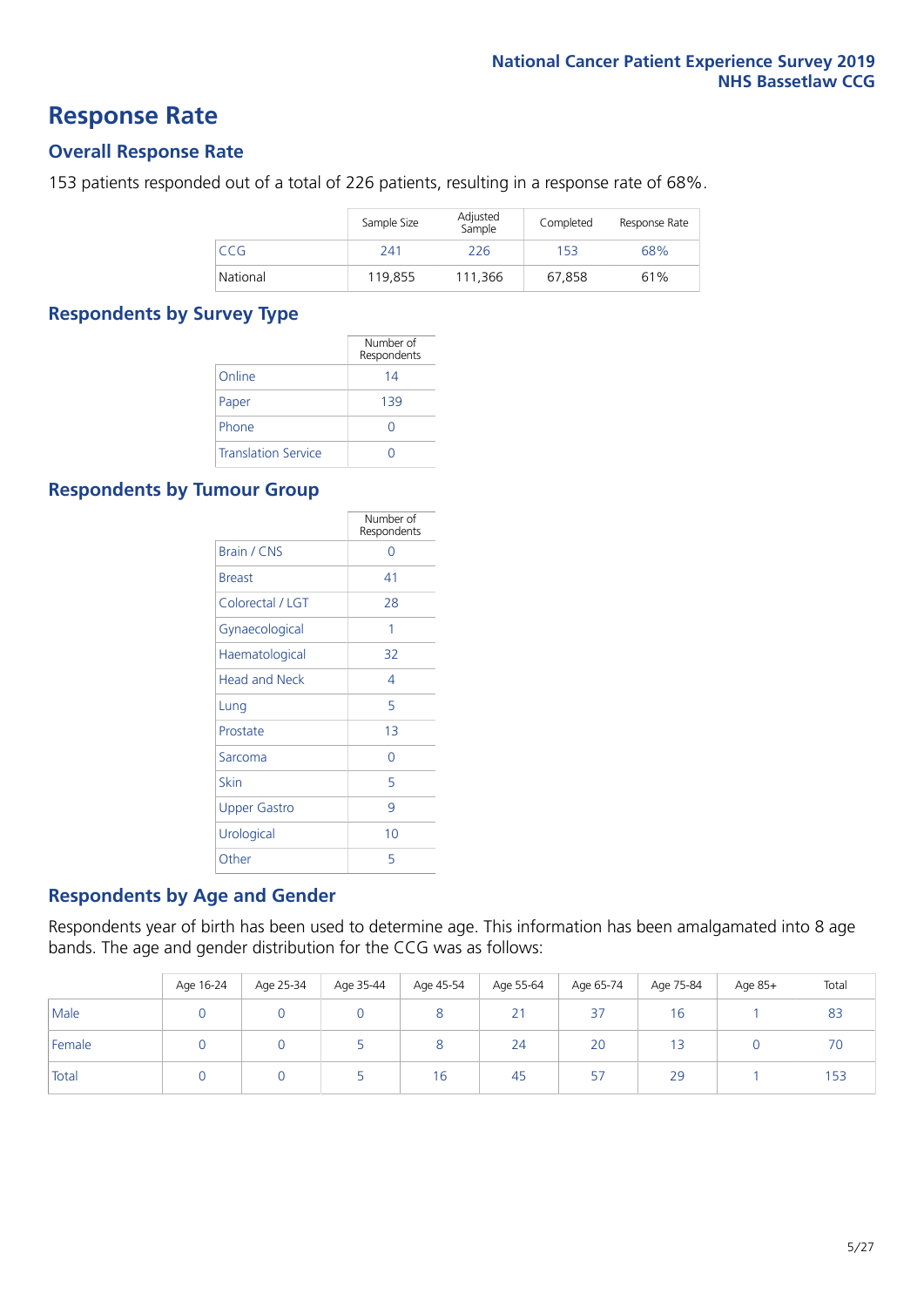# **Expected Range Charts**

| Lower Expected Range<br>Average                                                                                                                                                                                                                                                                                                                                                                                                                                                                                             | Upper Expected Range<br>Case Mix Adjusted Score |     |         |     |     |            |     |                   |                          |            |          |
|-----------------------------------------------------------------------------------------------------------------------------------------------------------------------------------------------------------------------------------------------------------------------------------------------------------------------------------------------------------------------------------------------------------------------------------------------------------------------------------------------------------------------------|-------------------------------------------------|-----|---------|-----|-----|------------|-----|-------------------|--------------------------|------------|----------|
| <b>SEEING YOUR GP</b><br>Q1. Saw GP once or twice before being told they needed to go to<br>hospital<br>Q2. Patient thought they were seen as soon as necessary                                                                                                                                                                                                                                                                                                                                                             | 0%                                              | 10% | 20%     | 30% | 40% | 50%        | 60% | 70% 80%           | 76%<br>82%               |            | 90% 100% |
| <b>DIAGNOSTIC TESTS</b><br>Q5. Received all the information needed about the test<br>Q6. The length of time waiting for the test to be done was about<br>right<br>Q7. Test results explained in completely understandable way                                                                                                                                                                                                                                                                                               | $0\%$                                           | 10% | 20%     | 30% | 40% | 50%        | 60% | 70%               | 80%<br>77%               | 93%<br>88% | 90% 100% |
| FINDING OUT WHAT WAS WRONG WITH YOU<br>Q10. Patient told they could bring a family member or friend when<br>first told they had cancer<br>Q11. Patient felt they were told sensitively that they had cancer<br>Q12. Patient completely understood the explanation of what was<br>wrong<br>Q13. Patient given easy to understand written information about<br>the type of cancer they had                                                                                                                                    | 0%                                              | 10% | 20%     | 30% | 40% | 50%        | 60% | 70%<br>71%<br>69% | 80%<br>77%<br>83%        |            | 90% 100% |
| <b>DECIDING THE BEST TREATMENT FOR YOU</b><br>Q14. Patient felt that treatment options were completely explained<br>Q15. Patient felt possible side effects were definitely explained in<br>an understandable way<br>Q16. Patient definitely given practical advice and support in dealing<br>with side effects of treatment<br>Q17. Patient definitely told about side effects that could affect<br>them in the future<br>Q18. Patient definitely involved as much as they wanted in<br>decisions about care and treatment | 0%                                              | 10% | 20%     | 30% | 40% | 50%<br>52% | 60% | 70%<br>66%        | 80%<br>83%<br>79%<br>83% |            | 90% 100% |
| <b>CLINICAL NURSE SPECIALIST (CNS)</b><br>Q19. Patient given the name of a CNS who would support them<br>through their treatment<br>Q20. Patient found it very or quite easy to contact their CNS<br>Q21. Patient got understandable answers to important questions<br>all or most of the time                                                                                                                                                                                                                              | $0\%$                                           |     | 10% 20% | 30% | 40% | 50%        | 60% | 70%               | 80%<br>82%<br>85%        | 91%        | 90% 100% |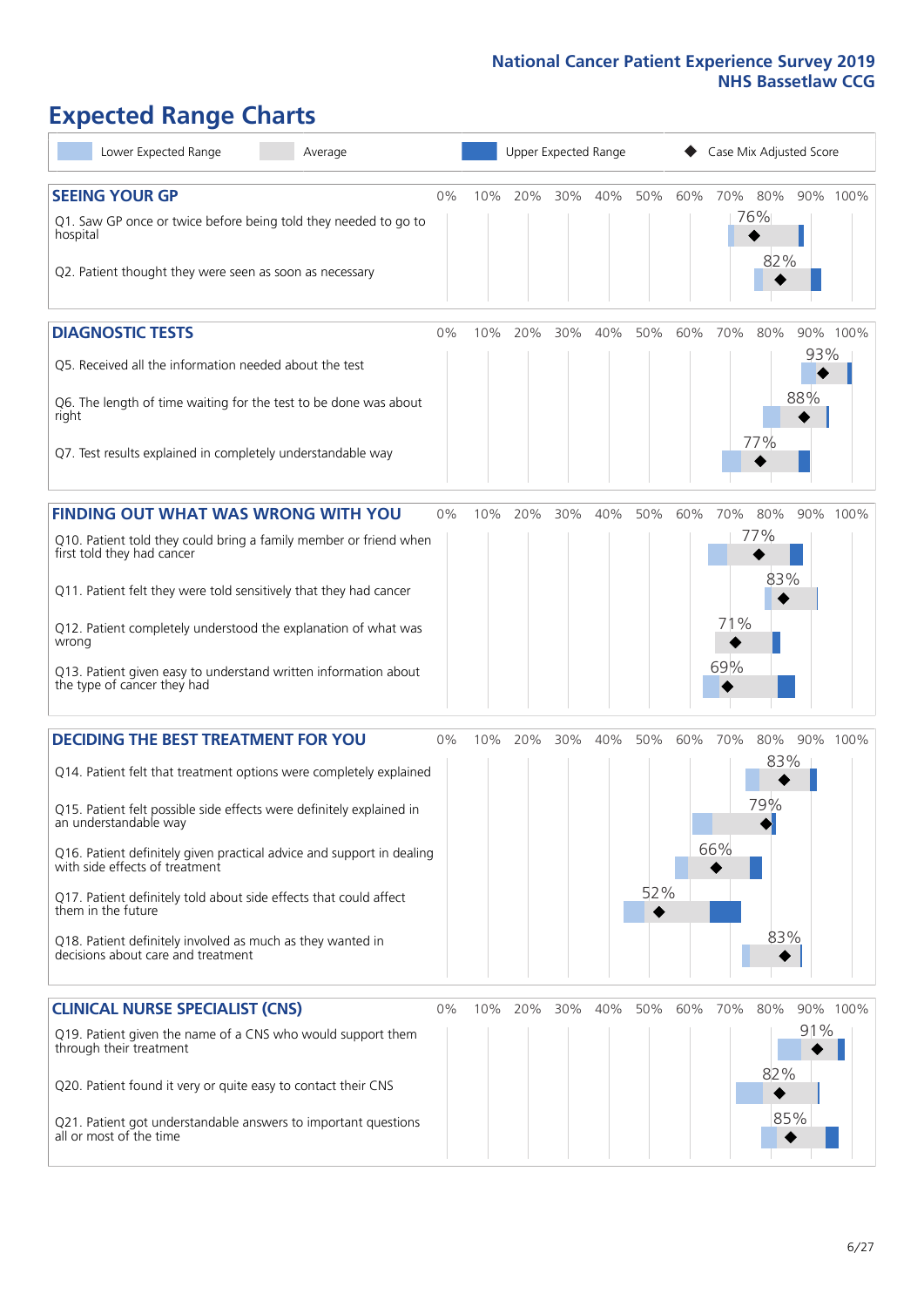# **Expected Range Charts**

| Lower Expected Range<br>Average                                                                                                                                                                            |       | Upper Expected Range |     |     |     |     |         | Case Mix Adjusted Score |                   |          |  |  |
|------------------------------------------------------------------------------------------------------------------------------------------------------------------------------------------------------------|-------|----------------------|-----|-----|-----|-----|---------|-------------------------|-------------------|----------|--|--|
| <b>SUPPORT FOR PEOPLE WITH CANCER</b><br>Q22. Hospital staff gave information about support or self-help<br>groups for people with cancer                                                                  | $0\%$ | 10%                  | 20% | 30% | 40% | 50% | 60% 70% |                         | 80%<br>86%<br>81% | 90% 100% |  |  |
| Q23. Hospital staff discussed or gave information about the impact<br>cancer could have on day to day activities<br>Q24. Hospital staff gave information on getting financial help or<br>possible benefits |       |                      |     |     |     |     | 62%     |                         |                   |          |  |  |
| Q25. Hospital staff told patient they could get free prescriptions                                                                                                                                         |       |                      |     |     |     |     |         |                         | 86%               |          |  |  |
| <b>OPERATIONS</b>                                                                                                                                                                                          | $0\%$ | 10%                  | 20% | 30% | 40% | 50% | 60%     | 70%                     | 80%               | 90% 100% |  |  |
| Q27. Beforehand, patient had all the information needed about the<br>operation                                                                                                                             |       |                      |     |     |     |     |         |                         |                   | 96%      |  |  |
| Q28. Afterwards, staff completely explained how operation had<br>gone in understandable way                                                                                                                |       |                      |     |     |     |     |         |                         | 83%               |          |  |  |
| <b>HOSPITAL CARE AS AN INPATIENT</b>                                                                                                                                                                       | $0\%$ | 10%                  | 20% | 30% | 40% | 50% | 60%     | 70%                     | 80%               | 90% 100% |  |  |
| Q30. Hospital staff didn't talk in front of patient as if patient wasn't<br>there                                                                                                                          |       |                      |     |     |     |     |         |                         | 85%<br>87%        |          |  |  |
| Q31. Patient had confidence and trust in all doctors treating them                                                                                                                                         |       |                      |     |     |     |     |         |                         |                   |          |  |  |
| Q32. Patient's family or someone close definitely felt able to talk to<br>a doctor                                                                                                                         |       |                      |     |     |     |     |         |                         | 85%<br>$\Diamond$ |          |  |  |
| Q33. Patient had confidence and trust in all the ward nurses<br>treating them                                                                                                                              |       |                      |     |     |     |     |         |                         | 79%               |          |  |  |
| Q34. Patient thought there were always or nearly always enough<br>nurses on duty to care for them                                                                                                          |       |                      |     |     |     | 54% |         |                         |                   |          |  |  |
| Q35. All hospital staff asked patient what name they prefer to be<br>called by                                                                                                                             |       |                      |     |     |     |     |         |                         | 84%               |          |  |  |
| Q36. Patient always given enough privacy when discussing<br>condition or treatment                                                                                                                         |       |                      |     |     |     |     |         |                         | 92%               |          |  |  |
| Q37. Patient definitely found hospital staff to discuss worries or<br>fears during their inpatient visit                                                                                                   |       |                      |     |     |     |     | 59%     |                         |                   |          |  |  |
| Q38. Hospital staff definitely did everything they could to help<br>control pain                                                                                                                           |       |                      |     |     |     |     |         |                         | 84%               |          |  |  |
| Q39. Patient always felt they were treated with respect and dignity<br>while in hospital                                                                                                                   |       |                      |     |     |     |     |         |                         | 89%               |          |  |  |
| Q40. Patient given clear written information about what should or<br>should not do after leaving hospital                                                                                                  |       |                      |     |     |     |     |         |                         | 85%               |          |  |  |
| Q41. Hospital staff told patient who to contact if worried about<br>condition or treatment after leaving hospital                                                                                          |       |                      |     |     |     |     |         |                         |                   | 95%      |  |  |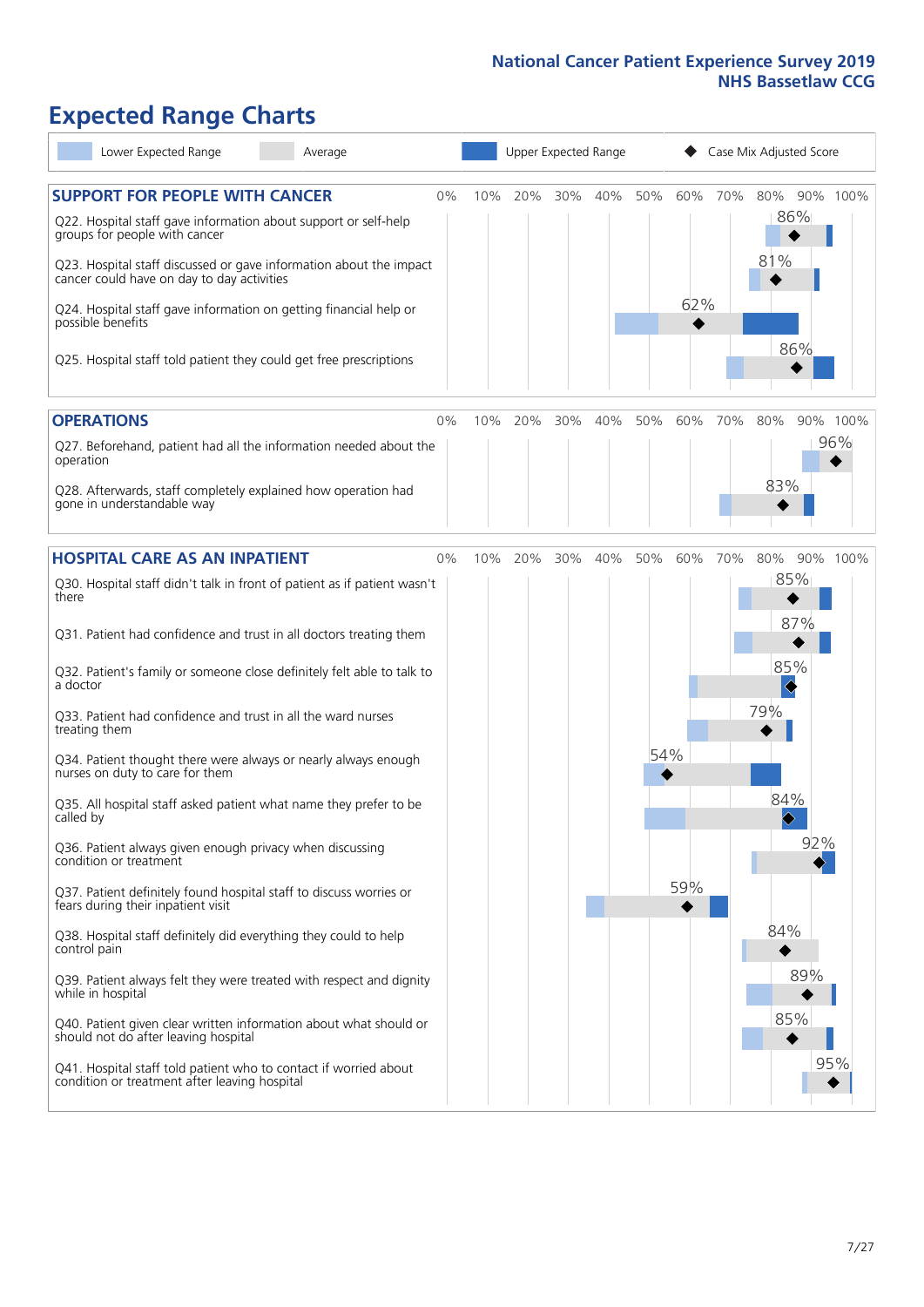# **Expected Range Charts**

| Lower Expected Range                                                                                                                                                                                                                                                                                                                                                                                                                                                                                                                                                                                                                                                                                   | Average |            |     | Upper Expected Range |                 |            |            |            | Case Mix Adjusted Score |                       |          |                 |  |
|--------------------------------------------------------------------------------------------------------------------------------------------------------------------------------------------------------------------------------------------------------------------------------------------------------------------------------------------------------------------------------------------------------------------------------------------------------------------------------------------------------------------------------------------------------------------------------------------------------------------------------------------------------------------------------------------------------|---------|------------|-----|----------------------|-----------------|------------|------------|------------|-------------------------|-----------------------|----------|-----------------|--|
| <b>HOSPITAL CARE AS A DAY PATIENT / OUTPATIENT 0%</b><br>Q43. Patient definitely found hospital staff to discuss worries or<br>fears during their outpatient or day case visit<br>Q44. Cancer doctor had the right documents at patient's last<br>outpatient appointment<br>Q46. Beforehand patient completely had all information needed<br>about radiotherapy treatment<br>Q47. Patient completely given understandable information about<br>whether radiotherapy was working<br>Q49. Beforehand patient completely had all information needed<br>about chemotherapy treatment<br>Q50. Patient given enough information about whether<br>chemotherapy was working in a completely understandable way |         |            | 10% | 20%                  | 30%             | 40%        | 50%<br>50% | 60%<br>64% |                         | 70% 80%<br>77%<br>82% | 88%      | 90% 100%<br>95% |  |
| <b>HOME CARE AND SUPPORT</b><br>Q51. Hospital staff definitely gave family or someone close all the<br>information needed to help care at home<br>Q52. Patient definitely given enough support from health or social<br>services during treatment<br>Q53. Patient definitely given enough support from health or social<br>services after treatment                                                                                                                                                                                                                                                                                                                                                    |         | 0%         | 10% | 20%                  | 30%             | 40%<br>39% | 50%<br>47% | 60%<br>59% | 70%                     | 80%                   |          | 90% 100%        |  |
| <b>CARE FROM YOUR GENERAL PRACTICE</b><br>Q54. GP given enough information about patient's condition and<br>treatment<br>Q55. General practice staff definitely did everything they could to<br>support patient during treatment                                                                                                                                                                                                                                                                                                                                                                                                                                                                       |         | 0%         | 10% | 20%                  | 30%             | 40%        | 50%<br>53% | 60%        | 70%                     | 80%                   | 93%      | 90% 100%        |  |
| <b>YOUR OVERALL NHS CARE</b><br>Q56. Different people treating and caring for patient always work<br>well together to give best possible care<br>Q57. Patient given a care plan<br>Q58. Overall the administration of care was good or very good<br>Q59. Patient felt length of time for attending clinics and<br>appointments for cancer was about right<br>Q60. Someone discussed with patient whether they would like to<br>take part in cancer research                                                                                                                                                                                                                                            |         | $0\%$<br>0 | 10% | 20%<br>24%           | 30%<br>32%<br>3 | 40%<br>4   | 50%<br>5   | 60%<br>6   | 70%<br>73%<br>69%       | 80%<br>8              | 91%<br>9 | 90% 100%<br>10  |  |
| Q61. Patient's average rating of care scored from very poor to very<br>good                                                                                                                                                                                                                                                                                                                                                                                                                                                                                                                                                                                                                            |         |            |     | 2                    |                 |            |            |            |                         |                       | 8.8      |                 |  |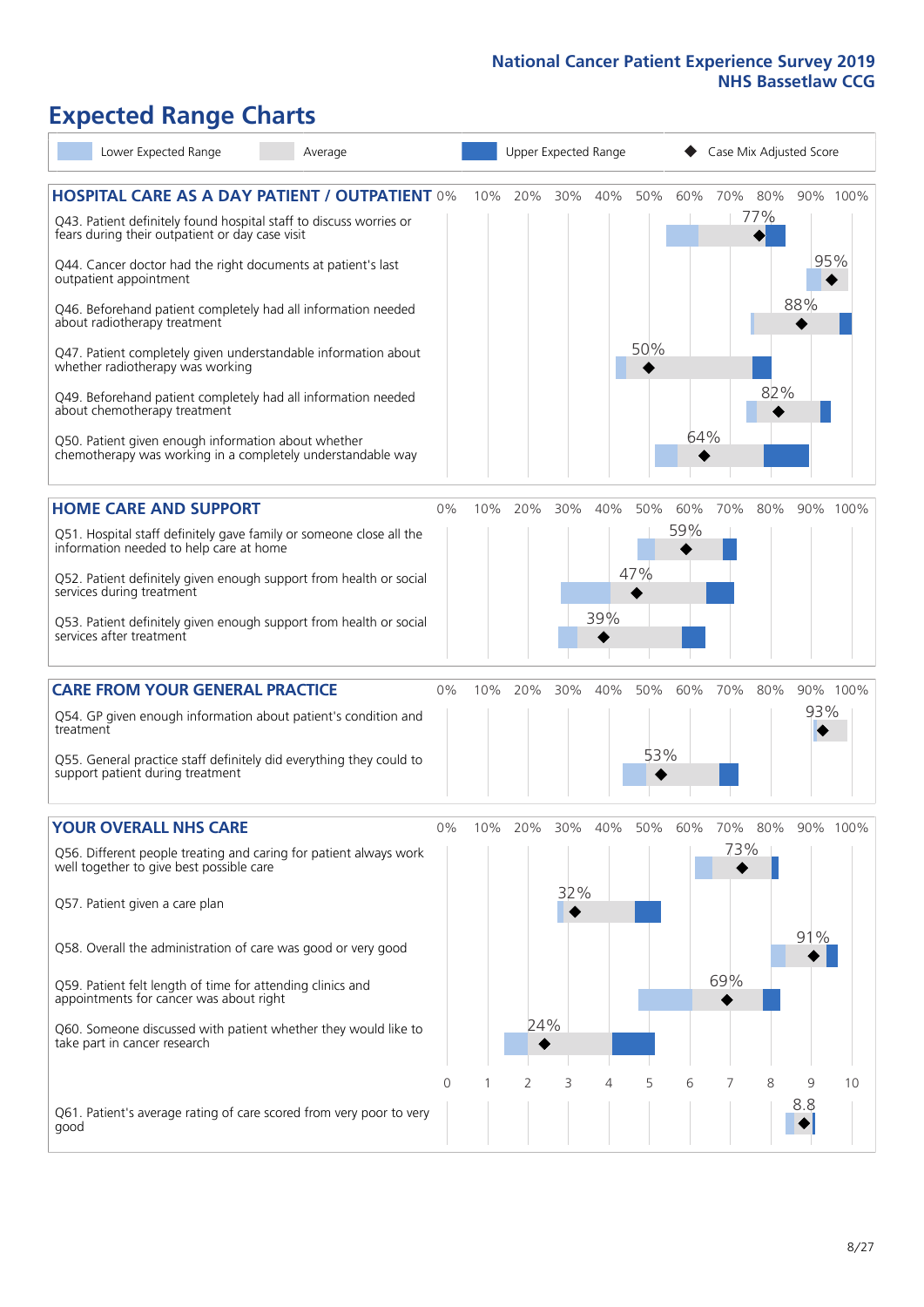# **Comparability Tables**

\* Indicates where a score has been suppressed because there are less than 21 responses.

\*\* No score available for 2018.

 $\triangle$  or  $\nabla$ 

Change 2018-2019: Indicates where 2019 score is significantly higher or lower than 2018 score Change Overall: Indicates significant change overall (2015, 2016, 2017, 2018 and 2019).

Adjusted Score below Lower Expected Range Adjusted Score between Upper and Lower Expected Ranges Adjusted Score above Upper Expected Range

|                                                                             |           |               | Unadjusted Scores |               |                                                     |         |               | Case Mix Adjusted Scores |                                     |                   |
|-----------------------------------------------------------------------------|-----------|---------------|-------------------|---------------|-----------------------------------------------------|---------|---------------|--------------------------|-------------------------------------|-------------------|
|                                                                             | 2018<br>n | 2018<br>Score | 2019<br>n         | 2019<br>Score | $\sqrt{(\text{Change})}$ Change<br>$2018 -$<br>2019 | Overall | 2019<br>Score | Lower<br>Range           | Upper<br>Expected Expected<br>Range | National<br>Score |
| <b>SEEING YOUR GP</b>                                                       |           |               |                   |               |                                                     |         |               |                          |                                     |                   |
| Q1. Saw GP once or twice before being told they needed to go<br>to hospital | 95        | 76%           | 102               | 75%           |                                                     |         | 76%           | 71%                      | 87%                                 | 79%               |
| Q2. Patient thought they were seen as soon as necessary                     | 123       | 82%           | 150               | 83%           |                                                     |         | 82%           | 78%                      | 90%                                 | 84%               |
| <b>DIAGNOSTIC TESTS</b>                                                     |           |               |                   |               |                                                     |         |               |                          |                                     |                   |

| O5. Received all the information needed about the test                    | $***$ | **  |     | 93% |  | 93% | 91% | 99% | 95% |
|---------------------------------------------------------------------------|-------|-----|-----|-----|--|-----|-----|-----|-----|
| Q6. The length of time waiting for the test to be done was<br>about right | 108   | 85% | 123 | 89% |  | 88% | 82% | 94% | 88% |
| Q7. Test results explained in completely understandable way               | 109   | 75% | 123 | 78% |  | 77% | 73% | 87% | 80% |

| <b>FINDING OUT WHAT WAS WRONG WITH YOU</b>                                                      |     |     |     |     |     |     |     |     |
|-------------------------------------------------------------------------------------------------|-----|-----|-----|-----|-----|-----|-----|-----|
| Q10. Patient told they could bring a family member or friend<br>when first told they had cancer | 113 | 75% | 139 | 77% | 77% | 69% | 85% | 77% |
| Q11. Patient felt they were told sensitively that they had cancer                               | 126 | 78% | 151 | 83% | 83% | 80% | 91% | 86% |
| Q12. Patient completely understood the explanation of what<br>was wrong                         | 127 | 72% | 152 | 70% | 71% | 66% | 80% | 73% |
| Q13. Patient given easy to understand written information<br>about the type of cancer they had  | 13  | 73% | 139 | 71% | 69% | 67% | 82% | 74% |

| <b>DECIDING THE BEST TREATMENT FOR YOU</b>                                                              |      |     |     |     |   |     |     |     |     |
|---------------------------------------------------------------------------------------------------------|------|-----|-----|-----|---|-----|-----|-----|-----|
| Q14. Patient felt that treatment options were completely<br>explained                                   | 109  | 83% | 135 | 84% |   | 83% | 77% | 90% | 83% |
| Q15. Patient felt possible side effects were definitely explained<br>in an understandable way           | 17   | 64% | 142 | 80% | ▲ | 79% | 65% | 80% | 73% |
| Q16. Patient definitely given practical advice and support in<br>dealing with side effects of treatment | 115  | 68% | 144 | 67% |   | 66% | 60% | 75% | 67% |
| Q17. Patient definitely told about side effects that could affect<br>them in the future                 | 107  | 53% | '44 | 53% |   | 52% | 49% | 65% | 57% |
| Q18. Patient definitely involved as much as they wanted in<br>decisions about care and treatment        | $**$ | **  | 47  | 84% |   | 83% | 75% | 87% | 81% |

| <b>CLINICAL NURSE SPECIALIST (CNS)</b>                                                    |     |     |     |     |  |     |     |     |     |
|-------------------------------------------------------------------------------------------|-----|-----|-----|-----|--|-----|-----|-----|-----|
| Q19. Patient given the name of a CNS who would support them<br>through their treatment    | 117 | 89% | 144 | 92% |  | 91% | 88% | 97% | 92% |
| Q20. Patient found it very or quite easy to contact their CNS                             | 95  | 81% | 16  | 83% |  | 82% | 78% | 92% | 85% |
| Q21. Patient got understandable answers to important<br>questions all or most of the time | 88  | 91% | 19  | 85% |  | 85% | 82% | 93% | 87% |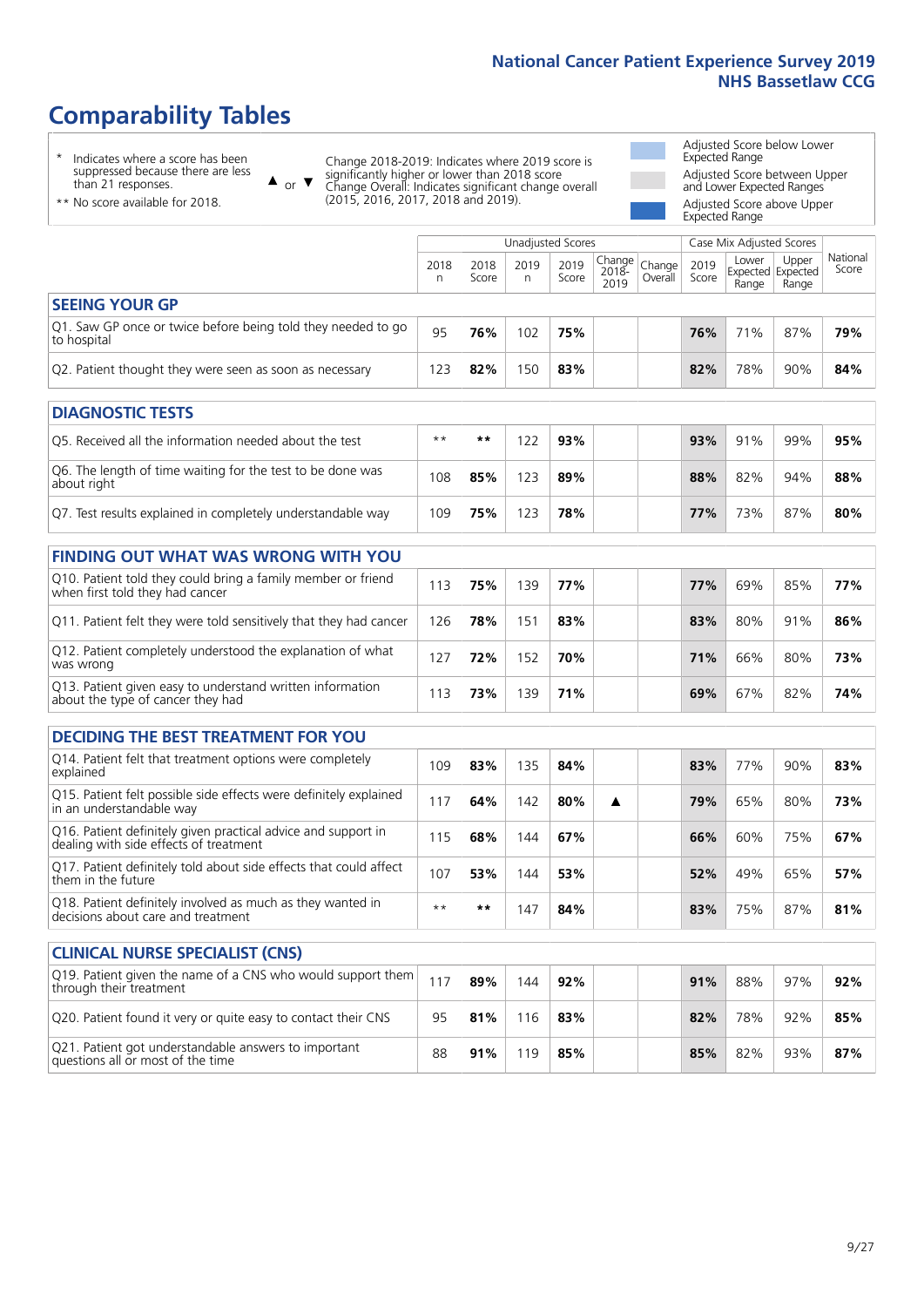# **Comparability Tables**

\* Indicates where a score has been suppressed because there are less than 21 responses.

\*\* No score available for 2018.

 $\triangle$  or  $\nabla$ 

Change 2018-2019: Indicates where 2019 score is significantly higher or lower than 2018 score Change Overall: Indicates significant change overall (2015, 2016, 2017, 2018 and 2019).

Adjusted Score below Lower Expected Range Adjusted Score between Upper and Lower Expected Ranges Adjusted Score above Upper Expected Range

|                                                                                                                   |              |               | <b>Unadjusted Scores</b> |               |                         |                   |               | Case Mix Adjusted Scores            |                |                   |
|-------------------------------------------------------------------------------------------------------------------|--------------|---------------|--------------------------|---------------|-------------------------|-------------------|---------------|-------------------------------------|----------------|-------------------|
|                                                                                                                   | 2018<br>n    | 2018<br>Score | 2019<br>$\mathsf{n}$     | 2019<br>Score | Change<br>2018-<br>2019 | Change<br>Overall | 2019<br>Score | Lower<br>Expected Expected<br>Range | Upper<br>Range | National<br>Score |
| <b>SUPPORT FOR PEOPLE WITH CANCER</b>                                                                             |              |               |                          |               |                         |                   |               |                                     |                |                   |
| Q22. Hospital staff gave information about support or self-help<br>groups for people with cancer                  | 99           | 89%           | 124                      | 87%           |                         |                   | 86%           | 82%                                 | 94%            | 88%               |
| Q23. Hospital staff discussed or gave information about the<br>impact cancer could have on day to day activities  | 85           | 78%           | 116                      | 83%           |                         |                   | 81%           | 77%                                 | 91%            | 84%               |
| Q24. Hospital staff gave information on getting financial help or<br>possible benefits                            | 56           | 52%           | 84                       | 63%           |                         |                   | 62%           | 52%                                 | 73%            | 63%               |
| Q25. Hospital staff told patient they could get free prescriptions                                                | 50           | 74%           | 76                       | 86%           |                         |                   | 86%           | 73%                                 | 91%            | 82%               |
| <b>OPERATIONS</b>                                                                                                 |              |               |                          |               |                         |                   |               |                                     |                |                   |
| Q27. Beforehand, patient had all the information needed about<br>the operation                                    | 74           | 99%           | 82                       | 96%           |                         |                   | 96%           | 92%                                 | 100%           | 96%               |
| Q28. Afterwards, staff completely explained how operation had<br>gone in understandable way                       | 73           | 77%           | 80                       | 84%           |                         |                   | 83%           | 70%                                 | 88%            | 79%               |
| <b>HOSPITAL CARE AS AN INPATIENT</b>                                                                              |              |               |                          |               |                         |                   |               |                                     |                |                   |
| Q30. Hospital staff didn't talk in front of patient as if patient<br>wasn't there                                 | $\star\star$ | **            | 76                       | 86%           |                         |                   | 85%           | 75%                                 | 92%            | 84%               |
| Q31. Patient had confidence and trust in all doctors treating<br>them                                             | $* *$        | **            | 77                       | 87%           |                         |                   | 87%           | 76%                                 | 92%            | 84%               |
| Q32. Patient's family or someone close definitely felt able to talk<br>to a doctor                                | $\star\star$ | **            | 73                       | 85%           |                         |                   | 85%           | 62%                                 | 82%            | 72%               |
| O33. Patient had confidence and trust in all the ward nurses<br>treating them                                     | $* *$        | **            | 77                       | 79%           |                         |                   | 79%           | 64%                                 | 84%            | 74%               |
| Q34. Patient thought there were always or nearly always<br>enough nurses on duty to care for them                 | $**$         | **            | 77                       | 53%           |                         |                   | 54%           | 54%                                 | 75%            | 64%               |
| Q35. All hospital staff asked patient what name they prefer to<br>be called by                                    | $**$         | **            | 76                       | 86%           |                         |                   | 84%           | 59%                                 | 83%            | 71%               |
| Q36. Patient always given enough privacy when discussing<br>condition or treatment                                | $\star\star$ | **            | 77                       | 92%           |                         |                   | 92%           | 77%                                 | 93%            | 85%               |
| Q37. Patient definitely found hospital staff to discuss worries or<br>fears during their inpatient visit          | $* *$        | **            | 57                       | 61%           |                         |                   | 59%           | 39%                                 | 65%            | 52%               |
| Q38. Hospital staff definitely did everything they could to help<br>control pain                                  | $\star\star$ | **            | 69                       | 84%           |                         |                   | 84%           | 74%                                 | 92%            | 83%               |
| Q39. Patient always felt they were treated with respect and<br>dignity while in hospital                          | $* *$        | **            | 76                       | 89%           |                         |                   | 89%           | 80%                                 | 95%            | 88%               |
| Q40. Patient given clear written information about what should<br>or should not do after leaving hospital         | $\star\star$ | **            | 74                       | 86%           |                         |                   | 85%           | 78%                                 | 94%            | 86%               |
| Q41. Hospital staff told patient who to contact if worried about<br>condition or treatment after leaving hospital | $\star\star$ | **            | 76                       | 96%           |                         |                   | 95%           | 89%                                 | 99%            | 94%               |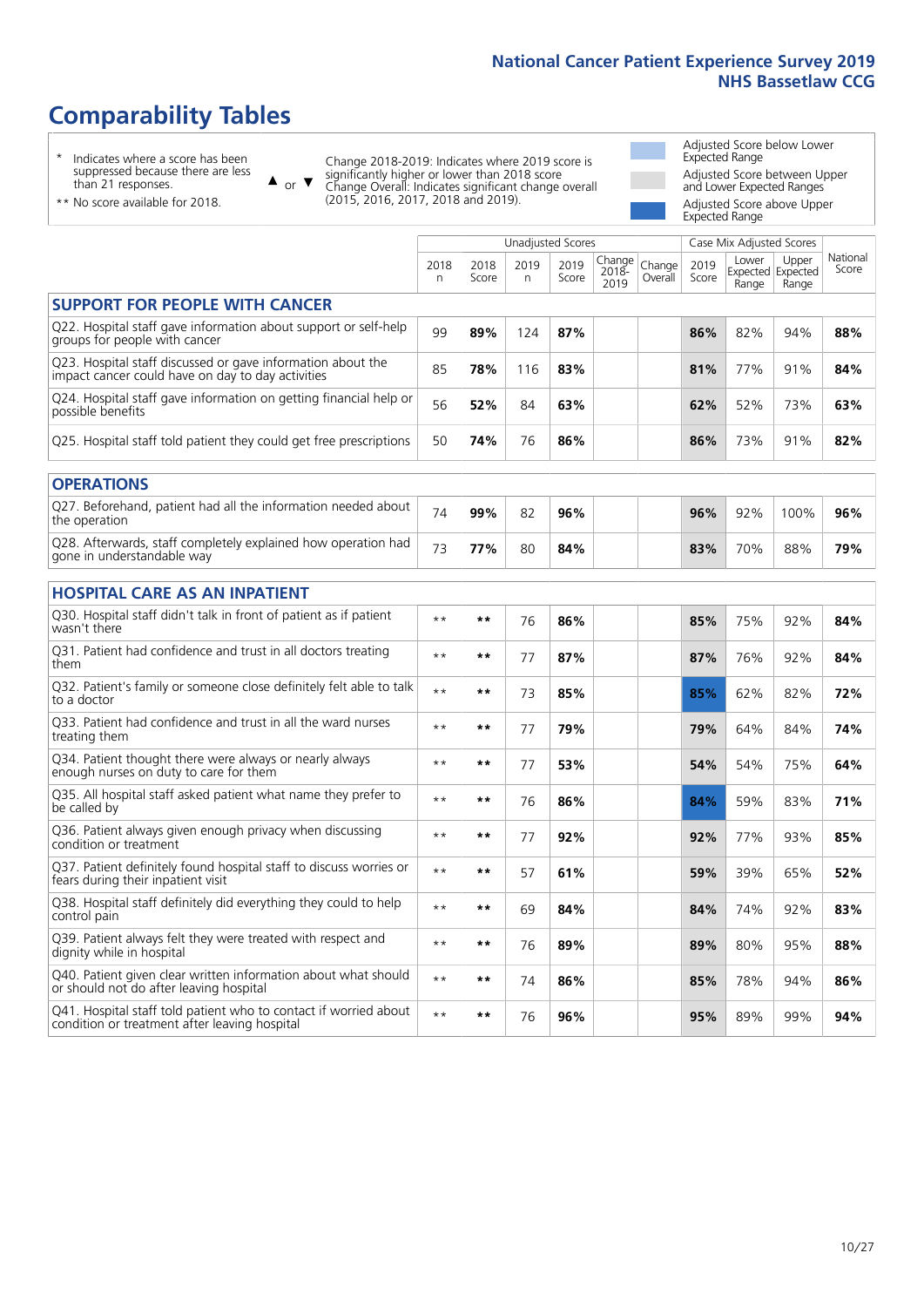# **Comparability Tables**

\* Indicates where a score has been suppressed because there are less than 21 responses.

\*\* No score available for 2018.

 $\triangle$  or  $\nabla$ 

Change 2018-2019: Indicates where 2019 score is significantly higher or lower than 2018 score Change Overall: Indicates significant change overall (2015, 2016, 2017, 2018 and 2019).

Adjusted Score below Lower Expected Range Adjusted Score between Upper and Lower Expected Ranges Adjusted Score above Upper Expected Range

|                                                                                                                       |              |               |           | <b>Unadjusted Scores</b> |                         |                   |               | Case Mix Adjusted Scores |                                     |                   |
|-----------------------------------------------------------------------------------------------------------------------|--------------|---------------|-----------|--------------------------|-------------------------|-------------------|---------------|--------------------------|-------------------------------------|-------------------|
|                                                                                                                       | 2018<br>n    | 2018<br>Score | 2019<br>n | 2019<br>Score            | Change<br>2018-<br>2019 | Change<br>Overall | 2019<br>Score | Lower<br>Range           | Upper<br>Expected Expected<br>Range | National<br>Score |
| <b>HOSPITAL CARE AS A DAY PATIENT / OUTPATIENT</b>                                                                    |              |               |           |                          |                         |                   |               |                          |                                     |                   |
| Q43. Patient definitely found hospital staff to discuss worries or<br>fears during their outpatient or day case visit | 92           | 66%           | 117       | 78%                      |                         |                   | 77%           | 62%                      | 79%                                 | 71%               |
| Q44. Cancer doctor had the right documents at patient's last<br>outpatient appointment                                | 110          | 98%           | 136       | 95%                      |                         |                   | 95%           | 92%                      | 99%                                 | 96%               |
| Q46. Beforehand patient completely had all information needed<br>about radiotherapy treatment                         | 36           | 89%           | 41        | 88%                      |                         |                   | 88%           | 76%                      | 97%                                 | 86%               |
| Q47. Patient completely given understandable information<br>about whether radiotherapy was working                    | 30           | 50%           | 38        | 50%                      |                         |                   | 50%           | 44%                      | 75%                                 | 60%               |
| Q49. Beforehand patient completely had all information needed<br>about chemotherapy treatment                         | 53           | 79%           | 82        | 82%                      |                         |                   | 82%           | 76%                      | 92%                                 | 84%               |
| Q50. Patient given enough information about whether<br>chemotherapy was working in a completely understandable way    | 43           | 60%           | 73        | 62%                      |                         |                   | 64%           | 57%                      | 78%                                 | 68%               |
| <b>HOME CARE AND SUPPORT</b>                                                                                          |              |               |           |                          |                         |                   |               |                          |                                     |                   |
| Q51. Hospital staff definitely gave family or someone close all<br>the information needed to help care at home        | 103          | 59%           | 132       | 60%                      |                         |                   | 59%           | 51%                      | 68%                                 | 60%               |
| Q52. Patient definitely given enough support from health or<br>social services during treatment                       | 66           | 53%           | 83        | 47%                      |                         |                   | 47%           | 40%                      | 64%                                 | 52%               |
| Q53. Patient definitely given enough support from health or<br>social services after treatment                        | 41           | 54%           | 57        | 39%                      |                         |                   | 39%           | 32%                      | 58%                                 | 45%               |
| <b>CARE FROM YOUR GENERAL PRACTICE</b>                                                                                |              |               |           |                          |                         |                   |               |                          |                                     |                   |
| Q54. GP given enough information about patient's condition<br>and treatment                                           | 94           | 94%           | 124       | 93%                      |                         |                   | 93%           | 91%                      | 99%                                 | 95%               |
| Q55. General practice staff definitely did everything they could<br>to support patient during treatment               | 81           | 54%           | 117       | 53%                      |                         |                   | 53%           | 49%                      | 67%                                 | 58%               |
| <b>YOUR OVERALL NHS CARE</b>                                                                                          |              |               |           |                          |                         |                   |               |                          |                                     |                   |
| Q56. Different people treating and caring for patient always<br>work well together to give best possible care         | $\star\star$ | $***$         | 142       | 73%                      |                         |                   | 73%           | 66%                      | 80%                                 | 73%               |
| Q57. Patient given a care plan                                                                                        | 109          | 28%           | 114       | 33%                      |                         |                   | 32%           | 29%                      | 46%                                 | 38%               |
| Q58. Overall the administration of care was good or very good                                                         | 124          | 89%           | 152       | 91%                      |                         |                   | 91%           | 84%                      | 94%                                 | 89%               |
| Q59. Patient felt length of time for attending clinics and<br>appointments for cancer was about right                 | 126          | 78%           | 151       | 70%                      |                         |                   | 69%           | 61%                      | 78%                                 | 69%               |
| Q60. Someone discussed with patient whether they would like<br>to take part in cancer research                        | 117          | 15%           | 143       | 25%                      |                         |                   | 24%           | 20%                      | 41%                                 | 30%               |
| Q61. Patient's average rating of care scored from very poor to<br>very good                                           | 123          | 8.9           | 151       | 8.9                      |                         |                   | 8.8           | 8.6                      | 9.0                                 | 8.8               |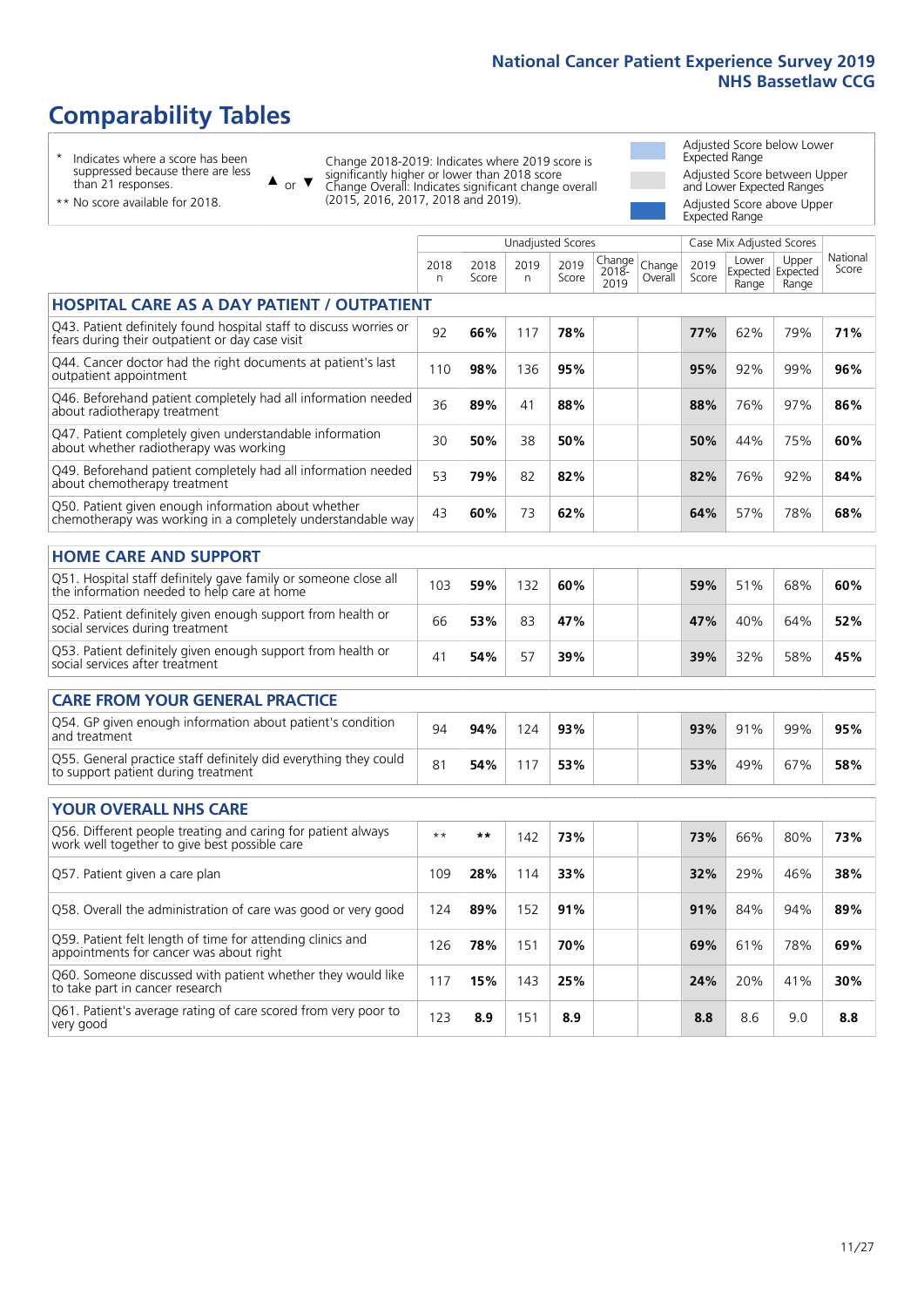# **Tumour Type Tables**

- \* Indicates where a score has been suppressed because there are less than 21 responses.
- n.a. Indicates that there were no respondents for that tumour group.

| <b>SEEING YOUR GP</b>                           |            |              |               |            |                    |                |                                   |         | Tumour Group |         |         |                 |                                                           |         |                |
|-------------------------------------------------|------------|--------------|---------------|------------|--------------------|----------------|-----------------------------------|---------|--------------|---------|---------|-----------------|-----------------------------------------------------------|---------|----------------|
|                                                 |            | Brain<br>CNS | <b>Breast</b> | Colorectal | ᠊ᢛ<br>Gynaecologic | Haematological | Head and<br>Neck                  | Lung    | Prostate     | Sarcoma | Skin    | Upper<br>Gastro | $\sigma$<br>Irologica                                     | Other   | All<br>Cancers |
| Q1. Saw GP once or twice before being told they | CCG        |              | n.a. 100%     | $\star$    | $\star$            | 64%            | $\star$                           | $\star$ | $\star$      | n.a.    | $\star$ | $\star$         | $\star$                                                   | $\star$ | 75%            |
| needed to go to hospital                        | National   | 59%          |               |            | 94% 75% 77%        |                | 67%   79%   71%   82%   71%   90% |         |              |         |         |                 | 74% 83% 74% 79%                                           |         |                |
| Q2. Patient thought they were seen as soon as   | <b>CCG</b> | n.a.         |               | 90% 81%    | $\star$            | 84%            | $\star$                           | $\star$ | $\star$      | n.a.    | $\star$ | $\star$         | $\star$                                                   | $\star$ | 83%            |
| necessary                                       | National   | 79%          |               | 89% 83%    |                    |                |                                   |         |              |         |         |                 | 81%   82%   81%   84%   86%   69%   85%   79%   85%   79% |         | 84%            |

#### **DIAGNOSTIC TESTS** Tumour Group

|                                                   |                                          | Brain<br>CNS | <b>Breast</b> | Colorectal<br>LGT | ᠊ᢛ<br>Gynaecologic | Haematological | Head and<br>Neck | Lung        | Prostate | Sarcoma | Skin    | Upper<br>Gastro | rological                                   | Other   | All<br>Cancers |
|---------------------------------------------------|------------------------------------------|--------------|---------------|-------------------|--------------------|----------------|------------------|-------------|----------|---------|---------|-----------------|---------------------------------------------|---------|----------------|
| Q5. Received all the information needed about     | <b>CCG</b>                               | n.a.         |               | 97% 95%           | $\star$            | $\star$        | $\star$          | $\star$     | $\star$  | n.a.    |         | $\star$         | $\star$                                     | $\star$ | 93%            |
| the test                                          | National                                 | 93%          |               | 95% 95%           |                    | 93% 95%        |                  | 93% 95% 95% |          | 93%     | 96%     |                 | 95% 95%                                     | 95%     | 95%            |
| Q6. The length of time waiting for the test to be | <b>CCG</b>                               | n.a.         | 94% 91%       |                   | $\star$            | $\star$        | $\star$          | $\star$     | $\star$  | n.a.    | $\star$ | $\star$         | $\star$                                     | $\star$ | 89%            |
| done was about right                              | National                                 |              | 84% 91% 88%   |                   |                    |                |                  |             |          |         |         |                 | 86% 89% 88% 87% 87% 81% 87% 84% 87% 86% 88% |         |                |
| Q7. Test results explained in completely          | <b>CCG</b>                               | n.a.         |               | 80% 86%           | $\star$            | $\star$        | $\star$          | $\star$     | $\star$  | n.a.    | $\star$ | $\star$         | $\star$                                     | $\star$ | 78%            |
| understandable way                                | National 71% 83% 82% 77% 77% 79% 80% 80% |              |               |                   |                    |                |                  |             |          |         |         |                 | 78% 84% 75% 80% 76% 80%                     |         |                |

| <b>FINDING OUT WHAT WAS WRONG WITH YOU</b>        |            |       |               |                             |                |                |                        |             | <b>Tumour Group</b> |         |         |                 |            |         |                |
|---------------------------------------------------|------------|-------|---------------|-----------------------------|----------------|----------------|------------------------|-------------|---------------------|---------|---------|-----------------|------------|---------|----------------|
|                                                   |            | Brain | <b>Breast</b> | ╮<br>olorectal.<br>LGT<br>Ũ | Gynaecological | Haematological | ad and<br>Neck<br>Head | Lung        | Prostate            | Sarcoma | Skin    | Upper<br>Gastro | Urological | Other   | All<br>Cancers |
| Q10. Patient told they could bring a family       | <b>CCG</b> | n.a.  | 82%           | 85%                         | $\star$        | 67%            | $\star$                | $\star$     | $\star$             | n.a.    | $\star$ | $\star$         | $\star$    | $\star$ | 77%            |
| member or friend when first told they had cancer  | National   | 85%   | 82%           | 82%                         | 71%            | 71%            | 71%                    | 77%         | 79%                 | 73%     | 69%     | 76%             | 73%        | 75%     | 77%            |
| Q11. Patient felt they were told sensitively that | <b>CCG</b> | n.a.  | 88%           | 93%                         |                | 78%            | $\star$                | $\star$     | $\star$             | n.a.    | $\star$ | $\star$         | $\star$    | $\star$ | 83%            |
| they had cancer                                   | National   | 79%   |               | 89% 87%                     | 82%            |                |                        | 84% 87% 83% | 86%                 | 84%     | 89%     | 81%             | 84% 83%    |         | 86%            |
| Q12. Patient completely understood the            | <b>CCG</b> | n.a.  | 73%           | 82%                         |                | 53%            | $\star$                | $\star$     | $\star$             | n.a.    | $\star$ | $\star$         | $\star$    | $\star$ | 70%            |
| explanation of what was wrong                     | National   | 66%   | 77%           | 79%                         | 73%            | 60%            | 78%                    | 76%         | 79%                 | 67%     | 80%     | 70%             | 77%        | 70%     | 73%            |
| Q13. Patient given easy to understand written     | <b>CCG</b> | n.a.  |               | 75% 75%                     | $\star$        | 67%            | $\star$                | $\star$     | $\star$             | n.a.    | $\star$ | $\star$         | $\star$    | $\star$ | 71%            |
| information about the type of cancer they had     | National   | 66%   | 78%           | 73%                         | 71%            |                |                        |             | 76% 69% 67% 83%     | 67%     | 84%     |                 | 67% 74%    | 65%     | 74%            |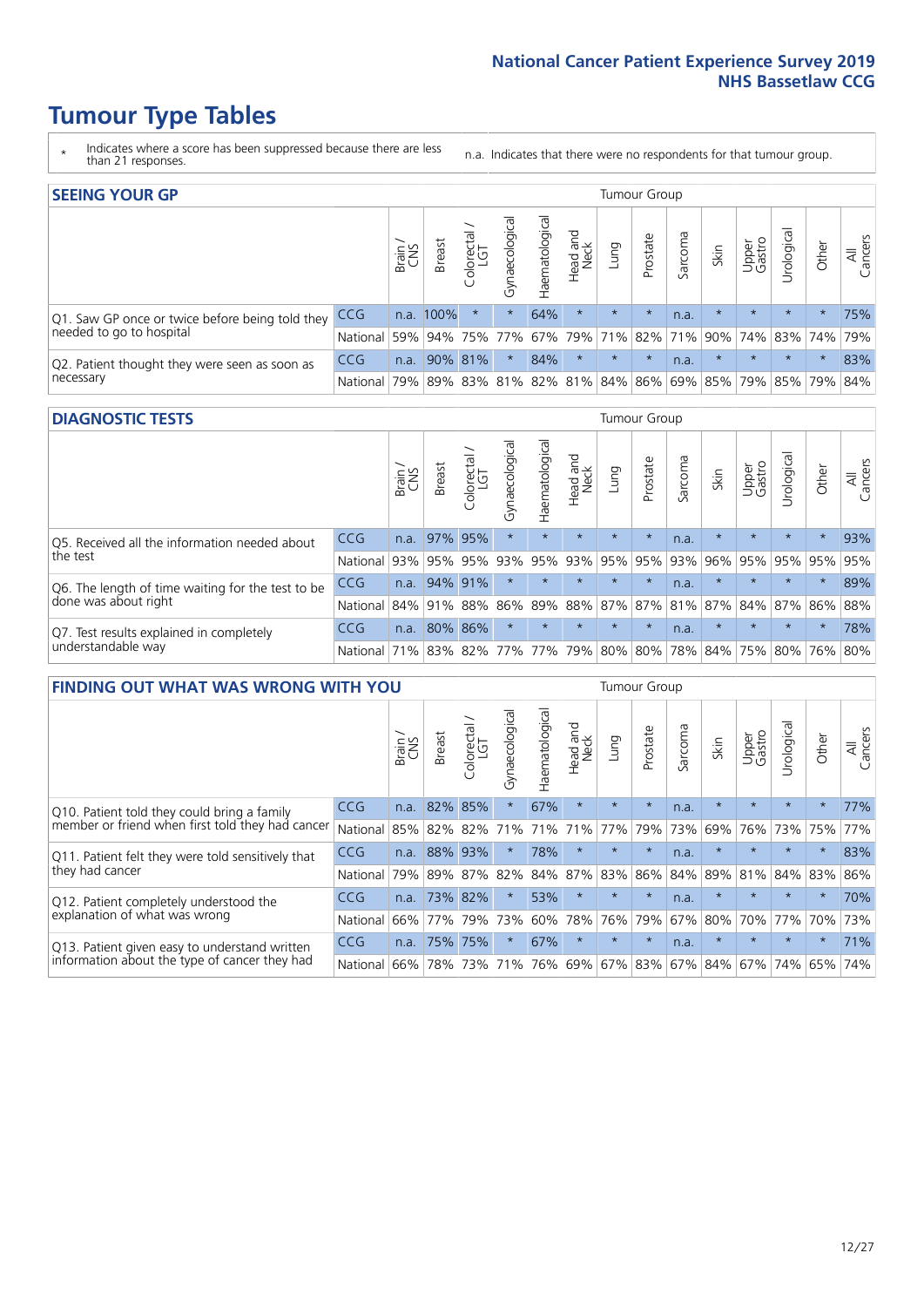# **Tumour Type Tables**

- \* Indicates where a score has been suppressed because there are less than 21 responses.
- n.a. Indicates that there were no respondents for that tumour group.

| <b>DECIDING THE BEST TREATMENT FOR YOU</b>         |          |       |               |            |                |                                         |                         |         | Tumour Group |              |         |                 |            |         |                |
|----------------------------------------------------|----------|-------|---------------|------------|----------------|-----------------------------------------|-------------------------|---------|--------------|--------------|---------|-----------------|------------|---------|----------------|
|                                                    |          | Brain | <b>Breast</b> | Colorectal | Gynaecological | Haematological                          | ead and<br>Neck<br>Head | Lung    | Prostate     | arcoma<br>ιñ | Skin    | Upper<br>Gastro | Urological | Other   | All<br>Cancers |
| Q14. Patient felt that treatment options were      | CCG      | n.a.  | 87%           | 92%        | $\star$        | 69%                                     | $\star$                 | $\star$ | $\star$      | n.a.         | $\star$ | $\star$         | $\star$    | $\star$ | 84%            |
| completely explained                               | National | 85%   |               | 85% 85%    | 85%            | 82%                                     | 87%                     | 84%     | 83%          | 83%          | 89%     | 81%             | 83%        | 79%     | 83%            |
| Q15. Patient felt possible side effects were       | CCG      | n.a.  | 82%           | 93%        |                | 70%                                     | $\star$                 | $\star$ | $\star$      | n.a.         | $\star$ | $\star$         | $\star$    | $\star$ | 80%            |
| definitely explained in an understandable way      | National | 69%   | 74%           | 76%        | 75%            | 69%                                     | 73%                     | 74%     | 73%          | 73%          | 77%     | 72%             | 71%        | 70%     | 73%            |
| Q16. Patient definitely given practical advice and | CCG      | n.a.  | 69%           | 67%        | $\star$        | 53%                                     | $\star$                 | $\star$ | $\star$      | n.a.         | $\star$ | $\star$         | $\star$    | $\star$ | 67%            |
| support in dealing with side effects of treatment  | National | 63%   | 70%           | 70%        | 69%            | 65%                                     | 70%                     | 69%     | 65%          | 66%          | 71%     | 66%             | 63%        | 64%     | 67%            |
| Q17. Patient definitely told about side effects    | CCG      | n.a.  | 54%           | 65%        | $\star$        | 35%                                     | $\star$                 | $\star$ | $\star$      | n.a.         | $\star$ | $\star$         | $\star$    | $\star$ | 53%            |
| that could affect them in the future               | National | 62%   | 57%           | 59%        | 56%            | 51%                                     | 64%                     | 56%     | 66%          | 54%          | 66%     | 53%             | 56%        | 52%     | 57%            |
| Q18. Patient definitely involved as much as they   | CCG      | n.a.  | 77%           | 92%        | $\star$        | 88%                                     | $\star$                 | $\star$ | $\star$      | n.a.         | $\star$ | $\star$         | $\star$    | $\star$ | 84%            |
| wanted in decisions about care and treatment       | National | 79%   |               |            |                | 81% 83% 81% 80% 81% 81% 84% 81% 87% 79% |                         |         |              |              |         |                 | 79%        | 78% 81% |                |

#### **CLINICAL NURSE SPECIALIST (CNS)** Tumour Group

|                                             |            | Brain | <b>Breast</b> | Colorectal<br>LGT | $\sigma$<br>Gynaecologic | Haematological  | Head and<br>Neck | Lung    | Prostate | Sarcoma | Skin                        | Upper<br>Gastro | rological       | Other   | All<br>Cancers |
|---------------------------------------------|------------|-------|---------------|-------------------|--------------------------|-----------------|------------------|---------|----------|---------|-----------------------------|-----------------|-----------------|---------|----------------|
| Q19. Patient given the name of a CNS who    | <b>CCG</b> | n.a.  |               | 95% 88%           |                          | 97%             | $\star$          | $\star$ | $\star$  | n.a.    | $\star$                     | $\star$         | $\star$         | $\star$ | 92%            |
| would support them through their treatment  | National   | 95%   | 95%           | 92%               | 95%                      | 92%             | 91%              | 94% 91% |          | 91%     | 91%                         | 93%             | 85%             | 89%     | 92%            |
| Q20. Patient found it very or quite easy to | <b>CCG</b> | n.a.  | 82% 86%       |                   |                          | 84%             | $\star$          | $\star$ | $\star$  | n.a.    |                             | $\star$         | $\star$         | $\star$ | 83%            |
| contact their CNS                           | National   | 86%   | 84%           | 88%               | 85%                      | 87% 86% 86% 80% |                  |         |          | 86%     | 90%                         | 85%             | 83% 83%         |         | 85%            |
| Q21. Patient got understandable answers to  | <b>CCG</b> | n.a.  | 83%           |                   | $\star$                  | 81%             | $\star$          | $\star$ | $\star$  | n.a.    | $\star$                     | $\star$         | $\star$         | $\star$ | 85%            |
| important questions all or most of the time | National   | 82%   | 87%           | 89%               |                          |                 |                  |         |          |         | 86% 89% 88% 86% 87% 87% 93% |                 | 86% 87% 86% 87% |         |                |

| <b>SUPPORT FOR PEOPLE WITH CANCER</b>                                                             |            |       |               |            |                |                |                        |             | <b>Tumour Group</b> |         |         |                 |            |         |                |
|---------------------------------------------------------------------------------------------------|------------|-------|---------------|------------|----------------|----------------|------------------------|-------------|---------------------|---------|---------|-----------------|------------|---------|----------------|
|                                                                                                   |            | Brain | <b>Breast</b> | Colorectal | Gynaecological | Haematological | ad and<br>Neck<br>Head | Lung        | Prostate            | Sarcoma | Skin    | Upper<br>Gastro | Jrological | Other   | All<br>Cancers |
| Q22. Hospital staff gave information about<br>support or self-help groups for people with         | <b>CCG</b> | n.a.  | 87%           | $\star$    | $\star$        | 84%            | $\star$                | $\star$     | $\star$             | n.a.    | $\star$ | $\star$         | $\star$    | $\star$ | 87%            |
| cancer                                                                                            | National   | 92%   | 92%           | 88%        | 87%            | 86%            | 88%                    | 87%         | 91%                 | 86%     | 90%     | 88%             | 81%        | 83%     | 88%            |
| Q23. Hospital staff discussed or gave information<br>about the impact cancer could have on day to | CCG        | n.a.  | 85%           | $\star$    | $\star$        | 79%            | $\star$                | $\star$     | $\star$             | n.a.    | $\star$ | $\star$         | $\star$    | $\star$ | 83%            |
| day activities                                                                                    | National   | 84%   | 86%           | 85%        | 82%            | 84%            | 84%                    | 83%         | 88%                 | 81%     | 86%     | 83%             | 78%        | 79%     | 84%            |
| Q24. Hospital staff gave information on getting                                                   | CCG        | n.a.  | 62%           | $\star$    | $\star$        | $\star$        | $\star$                | $\star$     | $\star$             | n.a.    | $\star$ | $\star$         | $\star$    | $\ast$  | 63%            |
| financial help or possible benefits                                                               | National   | 78%   | 68%           | 61%        | 66%            | 61%            | 67%                    | 72%         | 55%                 | 64%     | 60%     | 64%             | 47%        | 59%     | 63%            |
| Q25. Hospital staff told patient they could get                                                   | CCG        | n.a.  | 96%           |            | $\star$        |                | $\star$                | $\star$     | $\star$             | n.a.    | $\star$ | $\star$         | $\star$    | $\star$ | 86%            |
| free prescriptions                                                                                | National   | 82%   | 81%           | 83%        | 79%            | 87%            |                        | 84% 86% 80% |                     | 78%     | 71%     | 84%             | 73%        | 81%     | 82%            |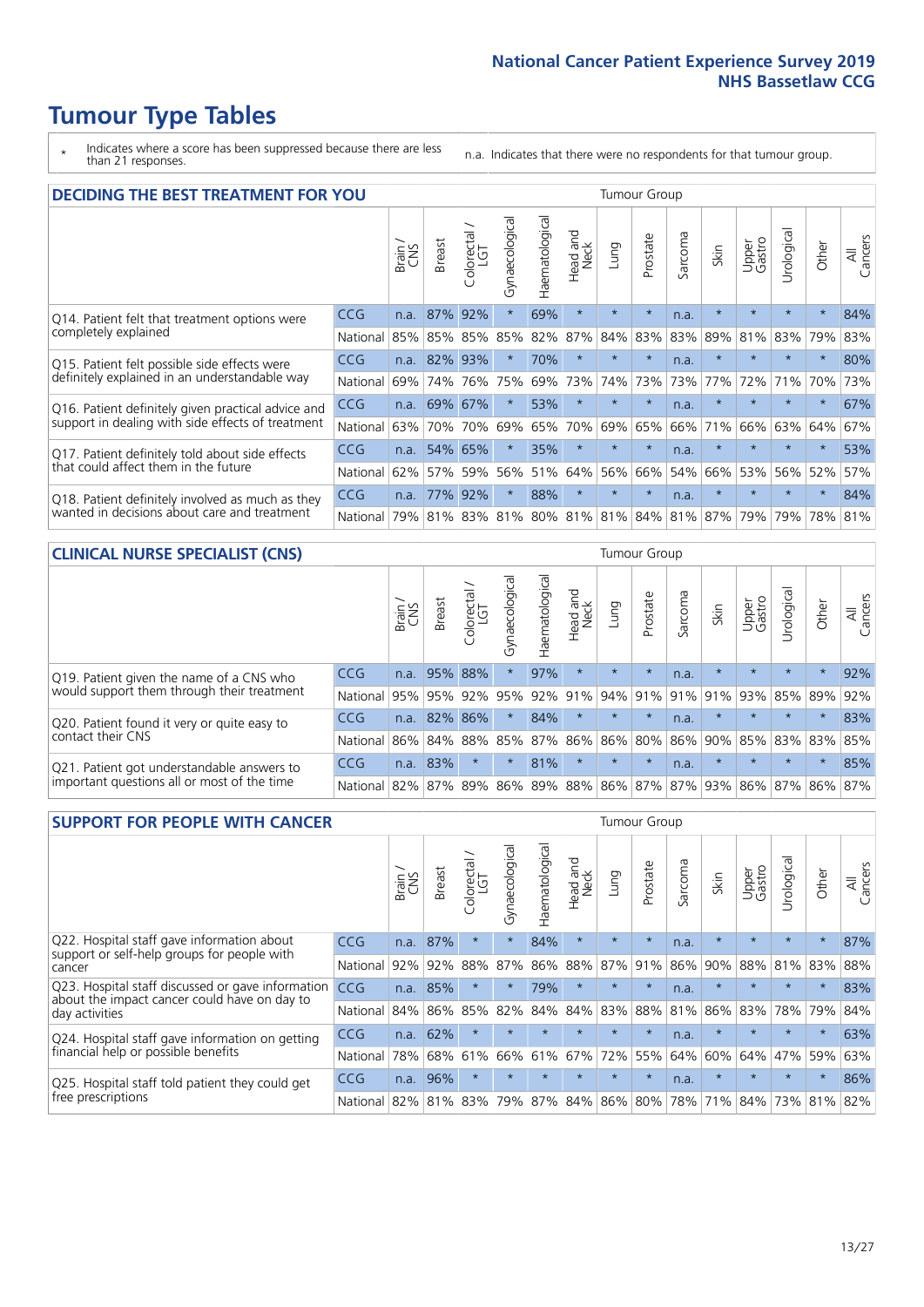# **Tumour Type Tables**

- \* Indicates where a score has been suppressed because there are less than 21 responses.
- n.a. Indicates that there were no respondents for that tumour group.

| <b>OPERATIONS</b>                                |            |       |               |            |                |                               |                  |         | Tumour Group            |         |         |                 |                                  |           |                |
|--------------------------------------------------|------------|-------|---------------|------------|----------------|-------------------------------|------------------|---------|-------------------------|---------|---------|-----------------|----------------------------------|-----------|----------------|
|                                                  |            | Brain | <b>Breast</b> | Colorectal | Gynaecological | $\overline{3}$<br>Haematologi | Head and<br>Neck | Lung    | Prostate                | Sarcoma | Skin    | Upper<br>Gastro | $\overline{\sigma}$<br>Jrologica | Other     | All<br>Cancers |
| Q27. Beforehand, patient had all the information | CCG        | n.a.  | 100%100%      |            | $\star$        |                               | $\star$          | $\star$ | $\star$                 | n.a.    | $\star$ | $\star$         | $\star$                          | $\star$   | 96%            |
| needed about the operation                       | National I |       | 96% 97% 96%   |            | 96%            |                               |                  |         | 94% 96% 95% 97% 95% 96% |         |         |                 | 96% 95% 95%                      |           | 96%            |
| Q28. Afterwards, staff completely explained how  | <b>CCG</b> | n.a.  | 83% 91%       |            | $\star$        | $\star$                       | $\star$          | n.a.    | $\star$                 | n.a.    | $\star$ | $\star$         | $\star$                          | $\star$   | 84%            |
| operation had gone in understandable way         | National   | 76%   |               | 79% 83%    |                | 79%   78%   79%               |                  |         | 79% 78% 80% 82% 79%     |         |         |                 |                                  | 76%   77% | 79%            |

#### **HOSPITAL CARE AS AN INPATIENT** Tumour Group

|                                                                                                  |            | Brain | <b>Breast</b> | Colorectal /<br>LGT | Gynaecological | Haematological | Head and<br>Neck | Lung    | Prostate | Sarcoma | Skin | Upper<br>Gastro | Urological | Other   | Cancers<br>$\overline{\overline{z}}$ |
|--------------------------------------------------------------------------------------------------|------------|-------|---------------|---------------------|----------------|----------------|------------------|---------|----------|---------|------|-----------------|------------|---------|--------------------------------------|
| Q30. Hospital staff didn't talk in front of patient                                              | CCG        | n.a.  | $\star$       | $\star$             | $\star$        | $\star$        | $\star$          | $\star$ | $\star$  | n.a.    | n.a. | $\star$         | $\star$    | $\star$ | 86%                                  |
| as if patient wasn't there                                                                       | National   | 81%   | 86%           | 81%                 | 83%            | 84%            | 83%              | 81%     | 88%      | 86%     | 86%  | 81%             | 83%        | 82%     | 84%                                  |
| 031. Patient had confidence and trust in all                                                     | CCG        | n.a.  | $\star$       | 100%                | $\star$        | $\star$        | $\star$          | $\star$ | $\star$  | n.a.    | n.a. |                 | $\star$    | $\star$ | 87%                                  |
| doctors treating them                                                                            | National   | 82%   | 83%           | 85%                 | 83%            | 82%            |                  | 87% 83% | 89%      | 86%     | 85%  | 81%             | 85%        | 80%     | 84%                                  |
| Q32. Patient's family or someone close definitely                                                | CCG        | n.a.  | $\star$       | $\star$             | $\star$        | $\star$        | $\star$          | $\star$ | $\star$  | n.a.    | n.a. |                 | $\star$    | $\star$ | 85%                                  |
| felt able to talk to a doctor                                                                    | National   | 67%   | 72%           | 73%                 | 72%            | 74%            | 75%              | 74%     | 72%      | 71%     | 74%  | 73%             | 71%        | 69%     | 72%                                  |
| Q33. Patient had confidence and trust in all the                                                 | CCG        | n.a.  | $\star$       | 71%                 | $\star$        | $\star$        | $\star$          | $\star$ | $\star$  | n.a.    | n.a. | $\star$         | $\star$    | $\star$ | 79%                                  |
| ward nurses treating them                                                                        | National   | 72%   | 73%           | 72%                 | 71%            | 77%            |                  | 75% 77% | 79%      | 74%     | 75%  | 73%             | 77%        | 69%     | 74%                                  |
| Q34. Patient thought there were always or nearly                                                 | CCG        | n.a.  | $\star$       | 57%                 | $\star$        | $\star$        | $\star$          | $\star$ | $\star$  | n.a.    | n.a. | $\star$         | $\star$    | $\star$ | 53%                                  |
| always enough nurses on duty to care for them                                                    | National   | 68%   | 64%           | 62%                 | 63%            | 63%            | 65%              | 68%     | 72%      | 65%     | 70%  | 65%             | 66%        | 60%     | 64%                                  |
| Q35. All hospital staff asked patient what name                                                  | CCG        | n.a.  | $\star$       | 90%                 | $\star$        | $\star$        | $\star$          | $\star$ | $\star$  | n.a.    | n.a. |                 | $\star$    | $\star$ | 86%                                  |
| they prefer to be called by                                                                      | National   | 68%   | 62%           | 74%                 | 65%            | 72%            | 71%              | 76%     | 72%      | 74%     | 70%  | 78%             | 76%        | 69%     | 71%                                  |
| Q36. Patient always given enough privacy when                                                    | CCG        | n.a.  | $\star$       | 90%                 | $\star$        | $\star$        | $\star$          | $\star$ | $\star$  | n.a.    | n.a. | $\star$         | $\star$    | $\star$ | 92%                                  |
| discussing condition or treatment                                                                | National   | 78%   | 84%           | 85%                 | 81%            | 86%            |                  | 87% 84% | 88%      | 84%     | 84%  | 84%             | 85%        | 82%     | 85%                                  |
| Q37. Patient definitely found hospital staff to                                                  | <b>CCG</b> | n.a.  | $\star$       | $\star$             | $\star$        | $\star$        | $\star$          | n.a.    | $\star$  | n.a.    | n.a. | $\star$         | $\star$    | $\star$ | 61%                                  |
| discuss worries or fears during their inpatient visit                                            | National   | 45%   | 51%           | 55%                 | 51%            | 56%            | 52%              | 49%     | 53%      | 54%     | 51%  | 53%             | 49%        | 46%     | 52%                                  |
| Q38. Hospital staff definitely did everything they                                               | CCG        | n.a.  | $\star$       | 81%                 | $\star$        | $\star$        | $\star$          | n.a.    | $\star$  | n.a.    | n.a. | $\star$         | $\star$    | $\star$ | 84%                                  |
| could to help control pain                                                                       | National   | 85%   | 83%           | 84%                 | 82%            | 82%            | 80%              | 84%     | 85%      | 83%     | 85%  | 82%             | 81%        | 82%     | 83%                                  |
| Q39. Patient always felt they were treated with                                                  | CCG        | n.a.  | $\star$       | 86%                 | $\star$        | $\star$        | $\star$          | $\star$ | $\star$  | n.a.    | n.a. | $\star$         | $\star$    | $\star$ | 89%                                  |
| respect and dignity while in hospital                                                            | National   | 85%   | 87%           | 87%                 | 85%            | 89%            | 87%              | 88%     | 91%      | 89%     | 89%  | 88%             | 90%        | 86%     | 88%                                  |
| Q40. Patient given clear written information<br>about what should or should not do after leaving | CCG        | n.a.  | $\star$       | $\star$             | $\star$        | $\star$        | $\star$          | $\star$ | $\star$  | n.a.    | n.a. |                 | $\star$    | $\star$ | 86%                                  |
| hospital                                                                                         | National   | 80%   | 89%           | 86%                 | 86%            | 83%            | 87%              | 82%     | 91%      | 85%     | 90%  | 82%             | 87%        | 83%     | 86%                                  |
| Q41. Hospital staff told patient who to contact<br>if worried about condition or treatment after | CCG        | n.a.  | $\star$       | 95%                 | $\star$        | $\star$        | $\star$          | n.a.    | $\star$  | n.a.    | n.a. | $\star$         | $\star$    | $\star$ | 96%                                  |
| leaving hospital                                                                                 | National I | 94%   | 95%           |                     | 95% 93%        |                | 96% 93% 92%      |         | 96%      | 94%     |      | 95% 92%         | 92%        | 93%     | 94%                                  |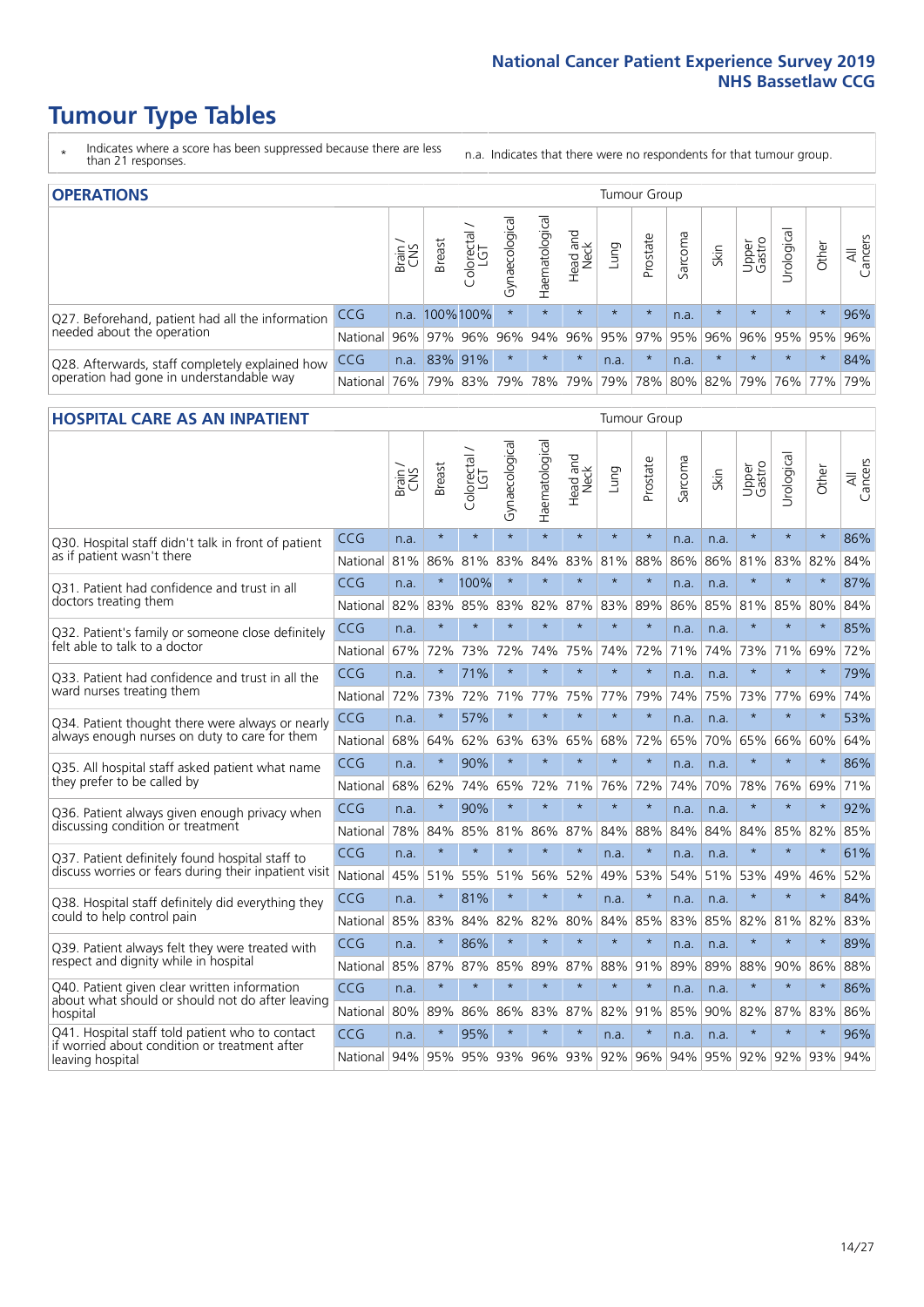# **Tumour Type Tables**

- \* Indicates where a score has been suppressed because there are less than 21 responses.
- n.a. Indicates that there were no respondents for that tumour group.

| <b>HOSPITAL CARE AS A DAY PATIENT / OUTPATIENT</b><br><b>Tumour Group</b>                                             |            |       |               |                         |                |                |                         |         |          |             |         |                 |            |         |                |
|-----------------------------------------------------------------------------------------------------------------------|------------|-------|---------------|-------------------------|----------------|----------------|-------------------------|---------|----------|-------------|---------|-----------------|------------|---------|----------------|
|                                                                                                                       |            | Brain | <b>Breast</b> | olorectal /<br>LGT<br>Ũ | Gynaecological | Haematological | aad and<br>Neck<br>Head | Lung    | Prostate | arcoma<br>S | Skin    | Upper<br>Gastro | Jrological | Other   | All<br>Cancers |
| Q43. Patient definitely found hospital staff to                                                                       | CCG        | n.a.  | 66%           | $\star$                 | $\star$        | 85%            | $\star$                 | $\star$ | $\star$  | n.a.        | $\star$ | $\star$         | $\star$    | $\star$ | 78%            |
| discuss worries or fears during their outpatient or<br>day case visit                                                 | National   | 66%   | 68%           | 73%                     | 70%            | 73%            | 72%                     | 70%     | 74%      | 72%         | 72%     | 71%             | 67%        | 68%     | 71%            |
| Q44. Cancer doctor had the right documents at<br>patient's last outpatient appointment                                | <b>CCG</b> | n.a.  | 91%           | 100%                    | $\star$        | 100%           | $\star$                 | $\star$ | $\star$  | n.a.        |         |                 | $\star$    | $\ast$  | 95%            |
|                                                                                                                       | National   | 94%   | 96%           | 96%                     | 96%            | 97%            | 96%                     | 96%     | 96%      | 96%         | 96%     | 94%             | 96%        | 95%     | 96%            |
| Q46. Beforehand patient completely had                                                                                | CCG        | n.a.  | 86%           | $\star$                 |                |                | $\star$                 | $\star$ | $\star$  | n.a.        | n.a.    | $\star$         | n.a.       | $\star$ | 88%            |
| all information needed about radiotherapy<br>treatment                                                                | National   | 91%   | 88%           | 83%                     | 88%            | 84%            | 86%                     | 86%     | 88%      | 88%         | 84%     | 86%             | 83%        | 84%     | 86%            |
| Q47. Patient completely given understandable<br>information about whether radiotherapy was                            | CCG        | n.a.  | 52%           | $\star$                 | $\star$        |                | $\star$                 | $\star$ | $\star$  | n.a.        | n.a.    | $\star$         | n.a.       | $\star$ | 50%            |
| working                                                                                                               | National   | 56%   | 60%           | 57%                     | 61%            | 62%            | 63%                     | 59%     | 60%      | 67%         | 57%     | 52%             | 59%        | 59%     | 60%            |
| Q49. Beforehand patient completely had all                                                                            | CCG        | n.a.  | 76%           | $\star$                 | $\star$        | $\star$        | $\star$                 | $\star$ | $\star$  | n.a.        | $\star$ | $\star$         | $\star$    | $\ast$  | 82%            |
| information needed about chemotherapy<br>treatment                                                                    | National   | 80%   | 82%           | 86%                     | 87%            | 85%            | 79%                     | 84%     | 86%      | 86%         | 90%     | 84%             | 85%        | 85%     | 84%            |
| Q50. Patient given enough information about<br>whether chemotherapy was working in a<br>completely understandable way | <b>CCG</b> | n.a.  | 64%           | $\star$                 |                |                | $\star$                 | $\star$ | $\star$  | n.a.        | $\star$ |                 |            | $\star$ | 62%            |
|                                                                                                                       | National   | 54%   | 62%           | 64%                     | 68%            | 75%            |                         | 57% 67% | 66%      | 71%         | 79%     | 61%             | 68%        | 69%     | 68%            |

#### **HOME CARE AND SUPPORT** Tumour Group

|                                                                                                                   |            | Brain | <b>Breast</b> | Colorectal<br>LGT | ᢛ<br>Gynaecologic | Haematological | Head and<br>Neck | <b>Dung</b>         | Prostate | Sarcoma | Skin    | Upper<br>Gastro | Urological  | Other   | All<br>Cancers |
|-------------------------------------------------------------------------------------------------------------------|------------|-------|---------------|-------------------|-------------------|----------------|------------------|---------------------|----------|---------|---------|-----------------|-------------|---------|----------------|
| Q51. Hospital staff definitely gave family or<br>someone close all the information needed to<br>help care at home | <b>CCG</b> | n.a.  | 53% 72%       |                   |                   | 48%            | $\star$          | $\star$             | $\star$  | n.a.    | $\star$ | $\star$         | $\star$     | $\star$ | 60%            |
|                                                                                                                   | National   | 58%   | 58%           | 63%               |                   |                |                  | 57% 62% 67% 59% 61% |          |         | 62% 65% | 60%             | 59% 55%     |         | 60%            |
| Q52. Patient definitely given enough support<br>from health or social services during treatment                   | <b>CCG</b> | n.a.  | $\star$       | $\star$           | $\star$           |                | $\star$          | $\star$             | $\star$  | n.a.    | $\star$ | $\star$         | $\star$     | $\star$ | 47%            |
|                                                                                                                   | National   | 42%   | 52%           | 60%               |                   | 45% 51%        | 59%              | 50%                 | 48%      |         | 53% 57% |                 | 54% 48% 51% |         | 52%            |
| Q53. Patient definitely given enough support<br>from health or social services after treatment                    | <b>CCG</b> | n.a.  | $\star$       |                   | $\star$           |                | $\star$          | $\star$             | $\star$  | n.a.    | $\star$ | $\star$         | $\star$     | $\star$ | 39%            |
|                                                                                                                   | National l | 39%   | 41% 53%       |                   | 39%               | $ 43\% $       | 56%              | 40%                 | 46%      | 48%     | 59%     | 47%             | 44%         | 44%     | 45%            |

| <b>CARE FROM YOUR GENERAL PRACTICE</b>                                                                     |                      |       |               |                   |                |                   |                  |         | Tumour Group                |         |         |                     |           |         |                |  |  |  |  |  |  |
|------------------------------------------------------------------------------------------------------------|----------------------|-------|---------------|-------------------|----------------|-------------------|------------------|---------|-----------------------------|---------|---------|---------------------|-----------|---------|----------------|--|--|--|--|--|--|
|                                                                                                            |                      | Brain | <b>Breast</b> | Colorectal<br>LGT | Gynaecological | ক<br>Haematologic | Head and<br>Neck | Lung    | Prostate                    | Sarcoma | Skin    | Upper<br>Gastro     | Urologica | Other   | All<br>Cancers |  |  |  |  |  |  |
| Q54. GP given enough information about<br>patient's condition and treatment                                | <b>CCG</b>           | n.a.  |               | 91% 100%          | $\star$        | 96%               | $\star$          | $\star$ | $\star$                     | n.a.    | $\star$ | $\star$             | $\star$   | $\star$ | 93%            |  |  |  |  |  |  |
|                                                                                                            | National 91% 96% 95% |       |               |                   | 95%            |                   | 96% 94% 94% 96%  |         |                             |         |         | 94% 96% 93% 95% 94% |           |         | 95%            |  |  |  |  |  |  |
| Q55. General practice staff definitely did<br>everything they could to support patient during<br>treatment | <b>CCG</b>           | n.a.  | 59%           | 59%               | $\star$        | 39%               | $\star$          | $\star$ | $\star$                     | n.a.    | $\star$ | $\star$             | $\star$   | $\star$ | 53%            |  |  |  |  |  |  |
|                                                                                                            | National             | 55%   |               | 58% 59%           | 56%            |                   | 56% 59%          |         | 56% 64% 56% 65% 59% 59% 55% |         |         |                     |           |         | 58%            |  |  |  |  |  |  |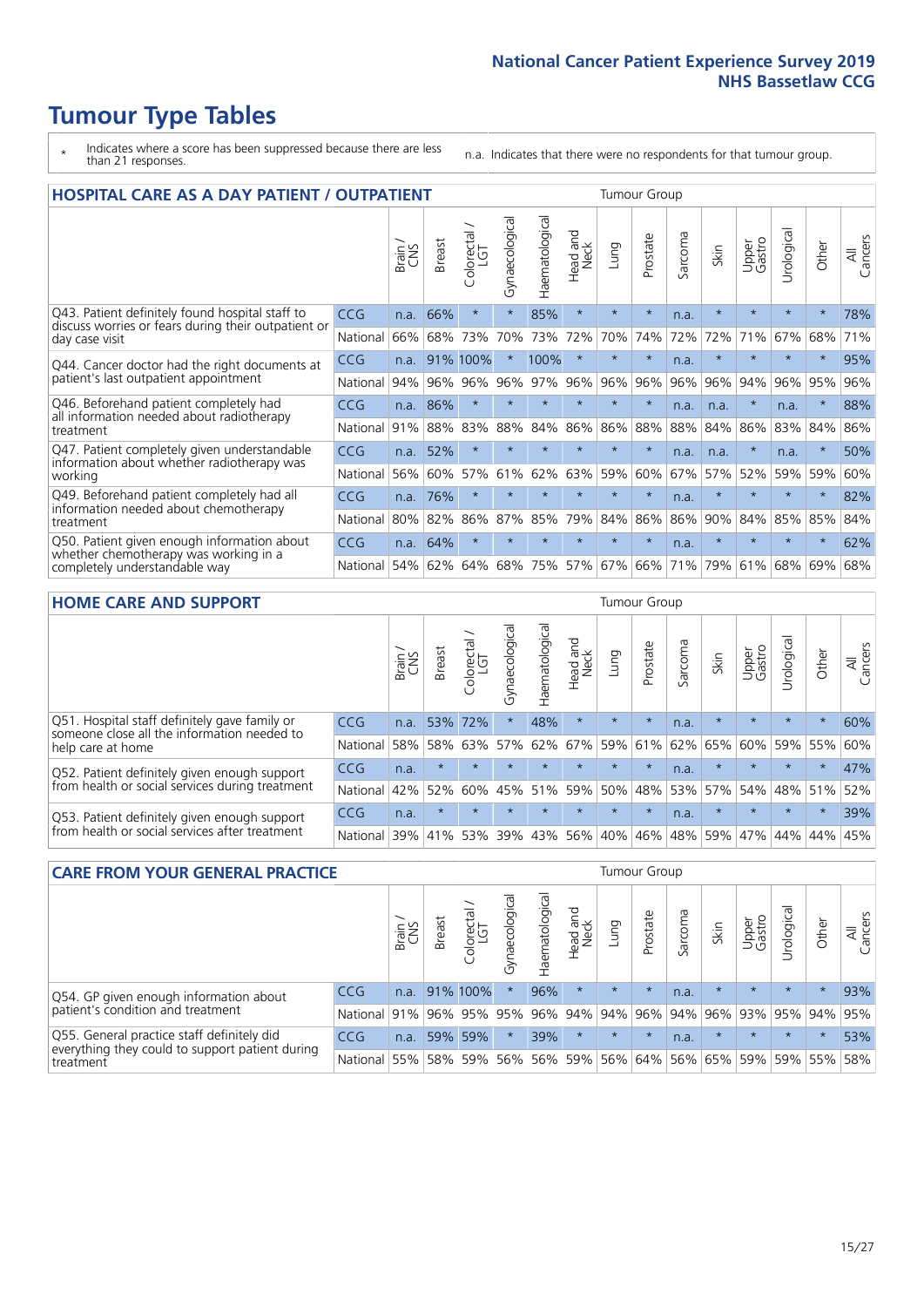# **Tumour Type Tables**

- \* Indicates where a score has been suppressed because there are less than 21 responses.
- n.a. Indicates that there were no respondents for that tumour group.

#### **YOUR OVERALL NHS CARE** THE CONSTRUCTION OF THE THROUP GROUP TUMOUR GROUP

| UN V V LIVALL IVI 19 GAINL                                                                               |            |       |               |                             |                |                |                         |         |          |                      |         |                 |                |          |                |  |  |  |  |
|----------------------------------------------------------------------------------------------------------|------------|-------|---------------|-----------------------------|----------------|----------------|-------------------------|---------|----------|----------------------|---------|-----------------|----------------|----------|----------------|--|--|--|--|
|                                                                                                          |            | Brain | <b>Breast</b> | olorectal.<br>LGT<br>$\cup$ | Gynaecological | Haematological | aad and<br>Neck<br>Head | Lung    | Prostate | arcoma<br>$\sqrt{ }$ | Skin    | Upper<br>Gastro | लु<br>Urologia | Other    | All<br>Cancers |  |  |  |  |
| Q56. Different people treating and caring for                                                            | <b>CCG</b> | n.a.  | 66%           | 96%                         |                | 74%            | $\star$                 | $\star$ | $\star$  | n.a.                 | $\star$ | $\star$         |                | $\ast$   | 73%            |  |  |  |  |
| patient always work well together to give best<br>possible care                                          | National   | 60%   | 73%           | 73%                         | 69%            | 75%            | 73%                     | 73%     | 75%      | 70%                  | 79%     | 69%             | 74%            | 68%      | 73%            |  |  |  |  |
| Q57. Patient given a care plan                                                                           | <b>CCG</b> | n.a.  | 22%           | 43%                         |                | 26%            | $\star$                 | $\star$ | $\star$  | n.a.                 | $\star$ |                 |                | $^\star$ | 33%            |  |  |  |  |
|                                                                                                          | National   | 36%   | 41%           | 40%                         | 34%            | 36%            | 39%                     | 36%     | 40%      | 34%                  | 44%     | 36%             | 33%            | 31%      | 38%            |  |  |  |  |
| Q58. Overall the administration of care was good<br>or very good                                         | <b>CCG</b> | n.a.  | 88%           | 96%                         |                | 97%            | $\ast$                  | $\star$ | $\star$  | n.a.                 | $\star$ |                 |                | $\star$  | 91%            |  |  |  |  |
|                                                                                                          | National   | 85%   | 90%           | 88%                         | 87%            | 91%            | 90%                     | 90%     | 88%      | 88%                  | 90%     | 86%             | 85%            | 87%      | 89%            |  |  |  |  |
| Q59. Patient felt length of time for attending<br>clinics and appointments for cancer was about<br>right | CCG        | n.a.  |               | 61% 81%                     |                | 78%            | $\star$                 | $\star$ | $\star$  | n.a.                 | $\star$ |                 |                | $\ast$   | 70%            |  |  |  |  |
|                                                                                                          | National   | 58%   | 68%           | 73%                         | 66%            |                | 66% 71%                 | 71%     | 76%      | 68%                  | 73%     | 66%             | 75%            | 64%      | 69%            |  |  |  |  |
| Q60. Someone discussed with patient whether                                                              | <b>CCG</b> | n.a.  | 22%           | 22%                         |                | 17%            | $\star$                 | $\star$ | $\star$  | n.a.                 | $\star$ |                 |                | $\star$  | 25%            |  |  |  |  |
| they would like to take part in cancer research                                                          | National   | 42%   | 30%           | 32%                         | 31%            |                | 33% 21%                 | 34%     | 31%      | 36%                  | 20%     | 36%             | 21%            | 32%      | 30%            |  |  |  |  |
| Q61. Patient's average rating of care scored from<br>very poor to very good                              | <b>CCG</b> | n.a.  | 8.6           | 9.4                         | $\star$        | 9.0            | $\star$                 | $\star$ | $\star$  | n.a.                 | $\star$ | $\star$         | $\star$        | $\star$  | 8.9            |  |  |  |  |
|                                                                                                          | National   | 8.6   | 8.9           | 8.8                         | 8.7            | 8.9            | 8.8                     | 8.8     | 8.8      | 8.8                  | 8.9     | 8.7             | 8.7            | 8.7      | 8.8            |  |  |  |  |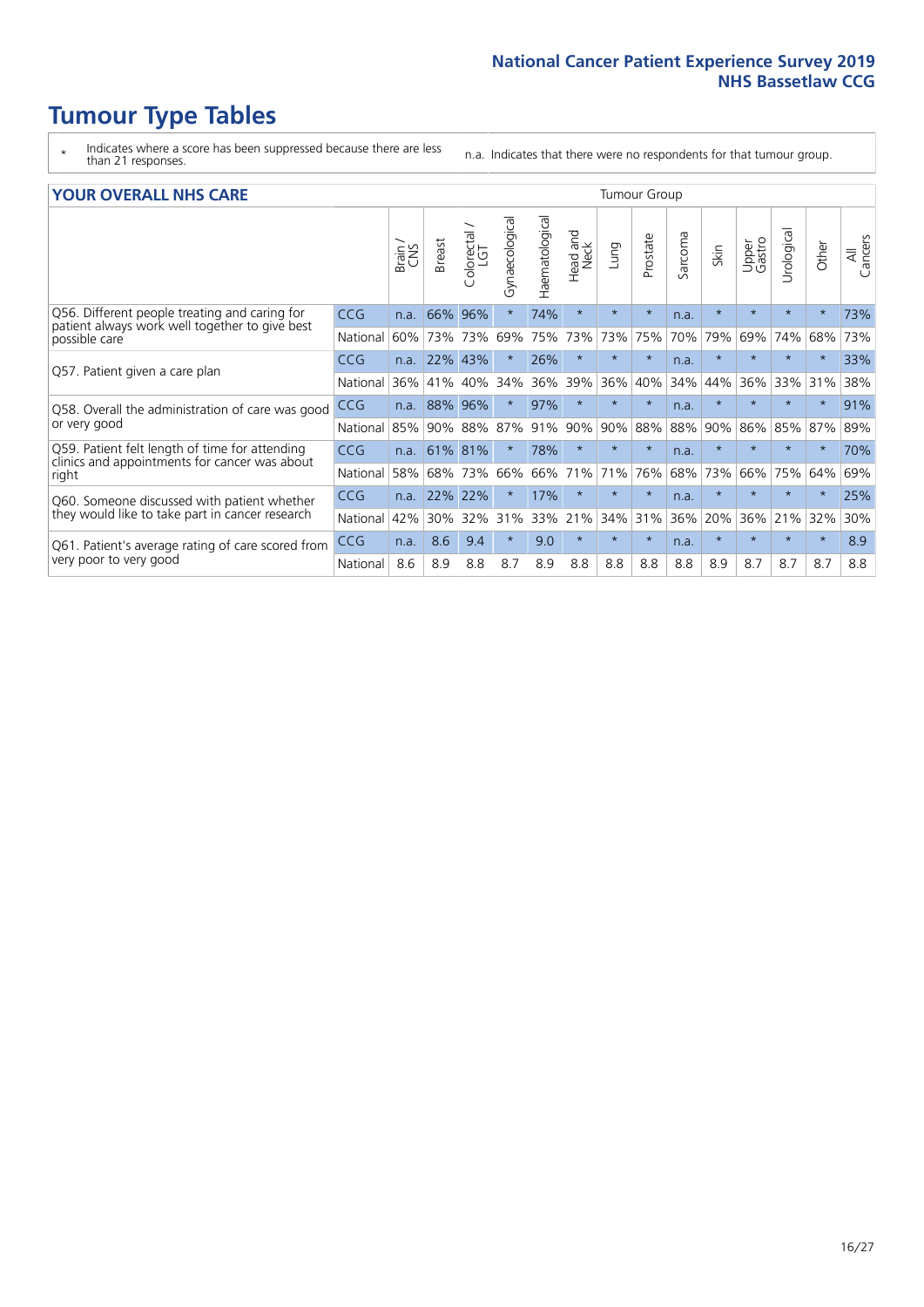### **Year on Year Charts**





#### **DIAGNOSTIC TESTS**





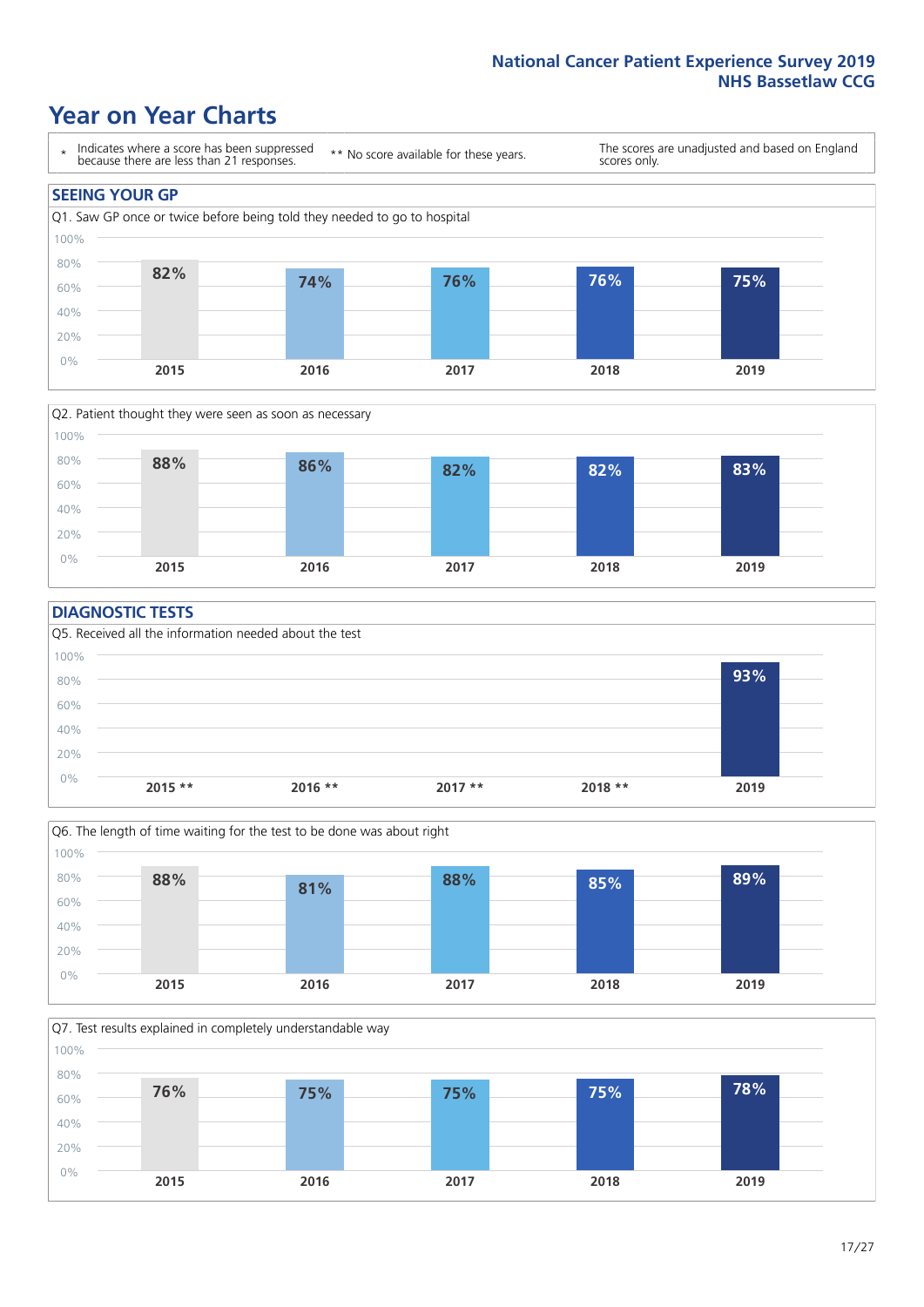## **Year on Year Charts**

\* Indicates where a score has been suppressed because there are less than 21 responses.

\*\* No score available for these years.

The scores are unadjusted and based on England scores only.









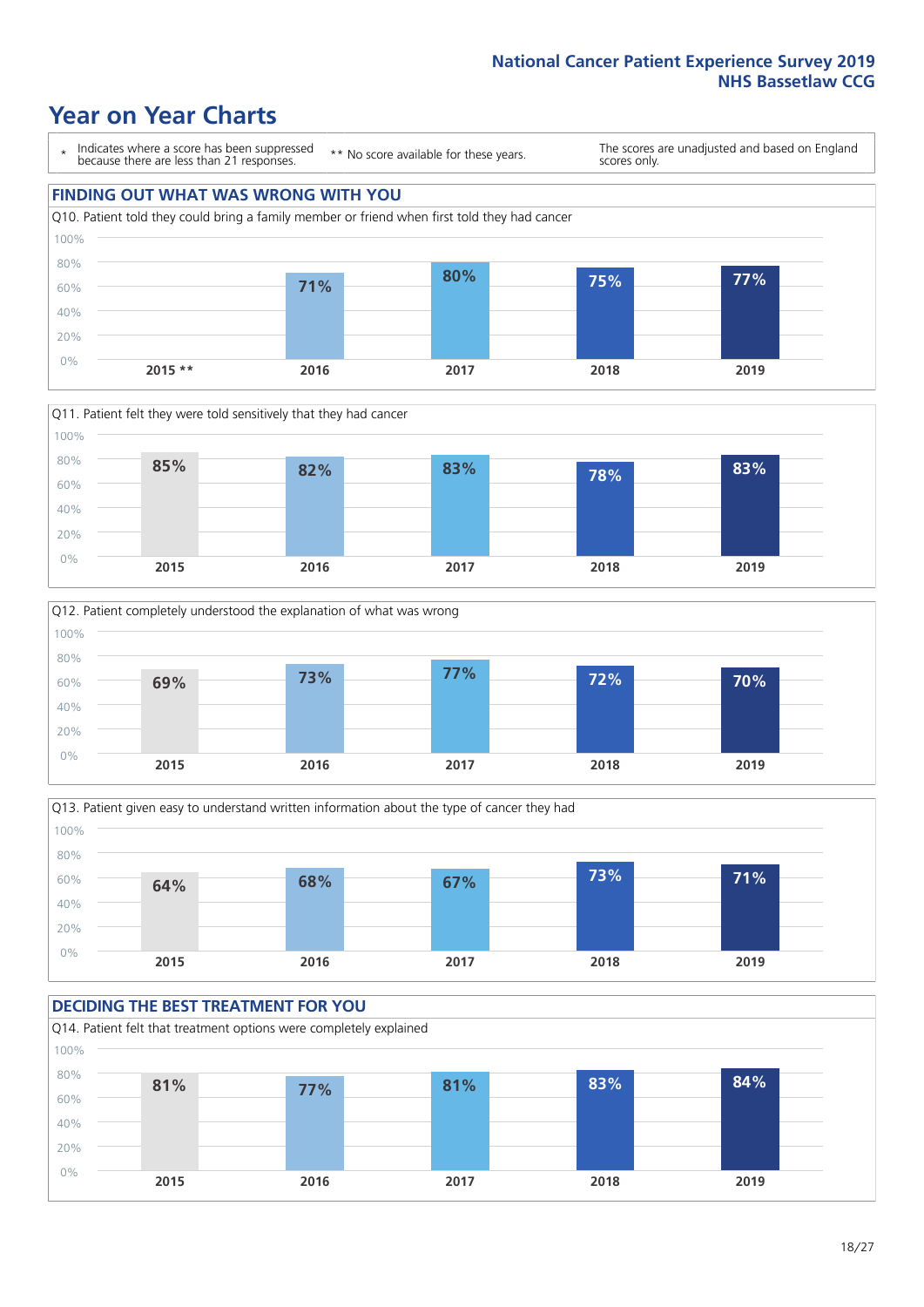## **Year on Year Charts**







Q18. Patient definitely involved as much as they wanted in decisions about care and treatment  $0%$ 20% 40% 60% 80% 100% **2015 \*\* 2016 \*\* 2017 \*\* 2018 \*\* 2019 84%**

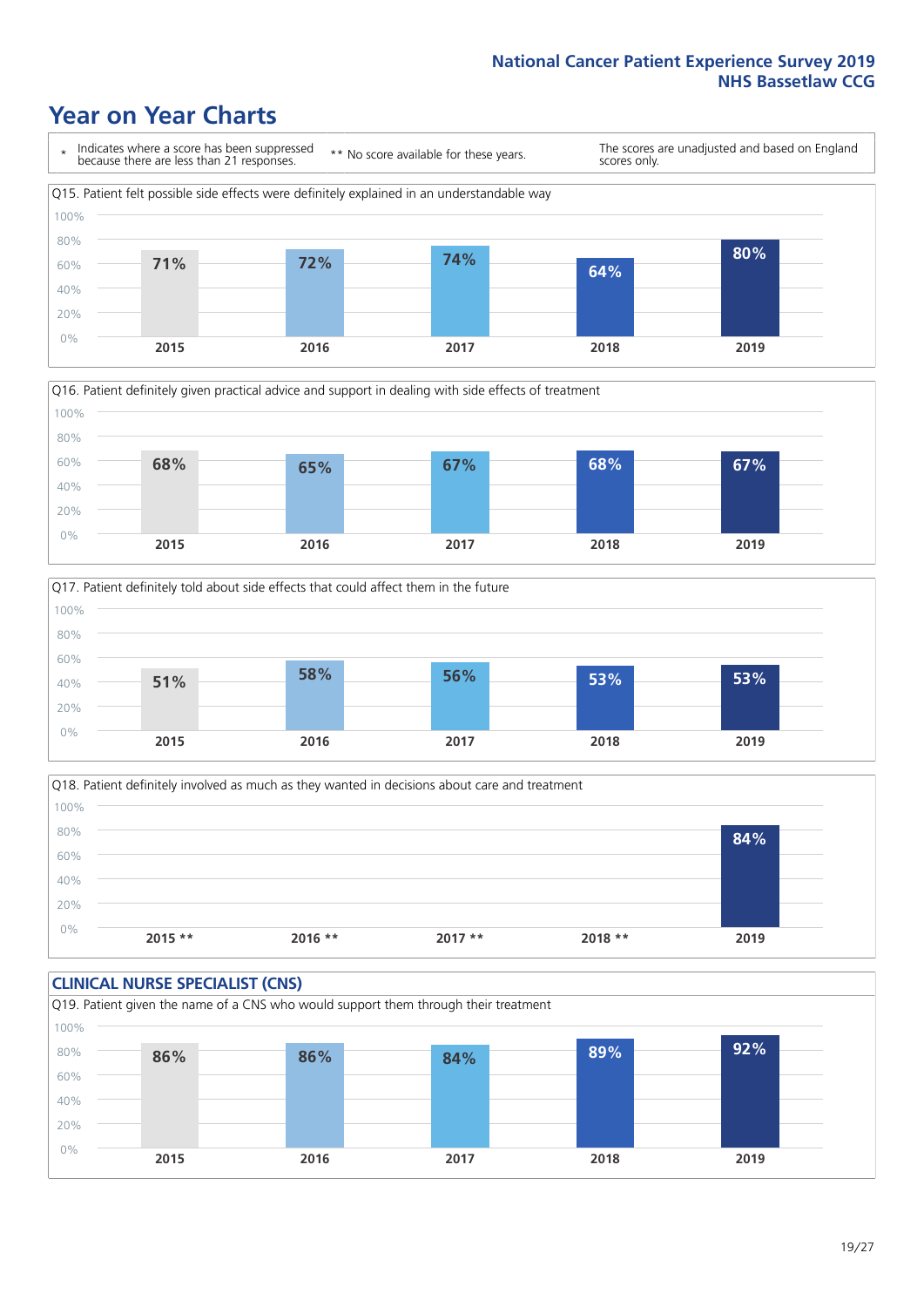### **Year on Year Charts**











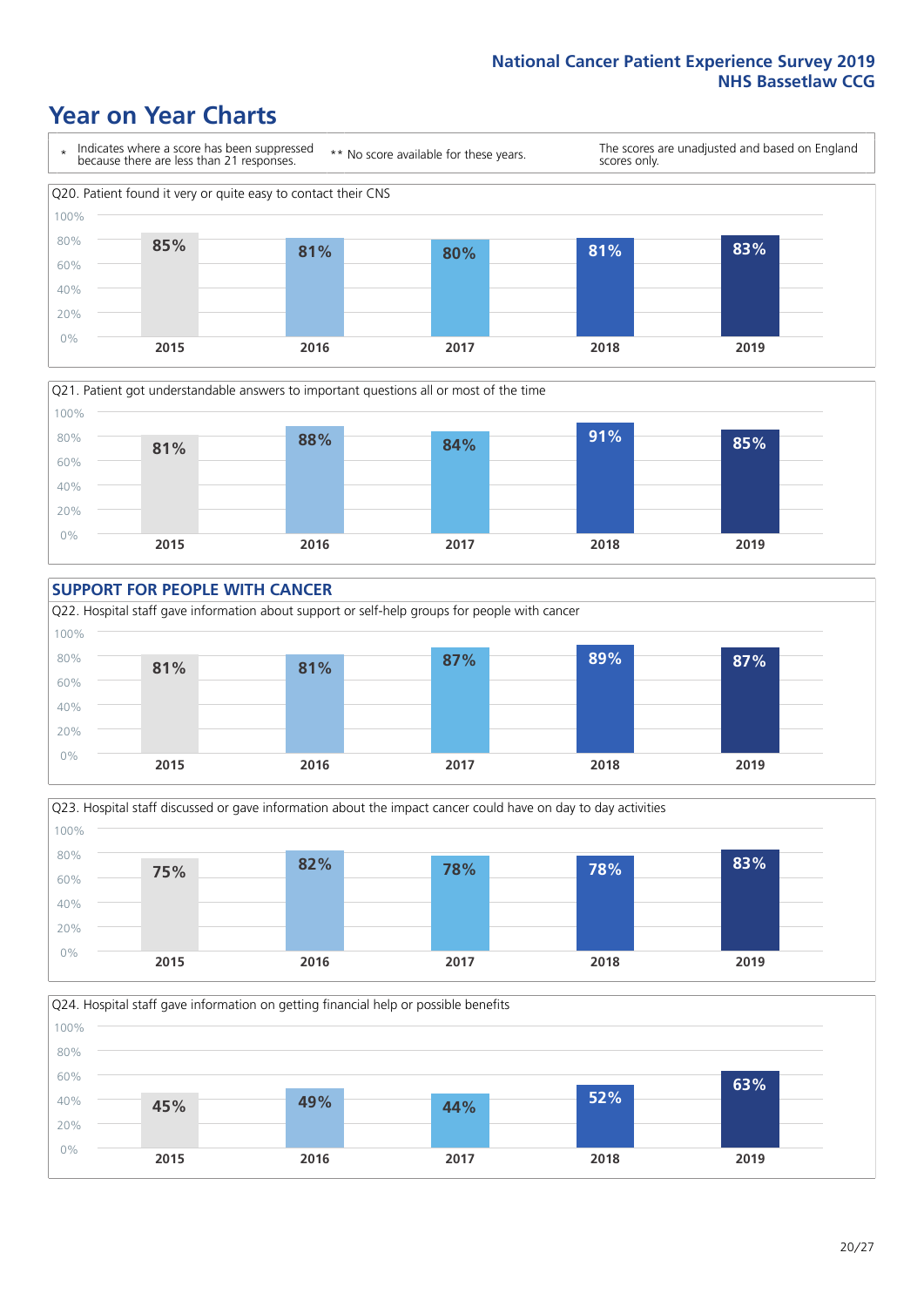### **Year on Year Charts**



#### **OPERATIONS**





### **HOSPITAL CARE AS AN INPATIENT** Q30. Hospital staff didn't talk in front of patient as if patient wasn't there 0% 20% 40% 60% 80% 100% **2015 \*\* 2016 \*\* 2017 \*\* 2018 \*\* 2019 86%**

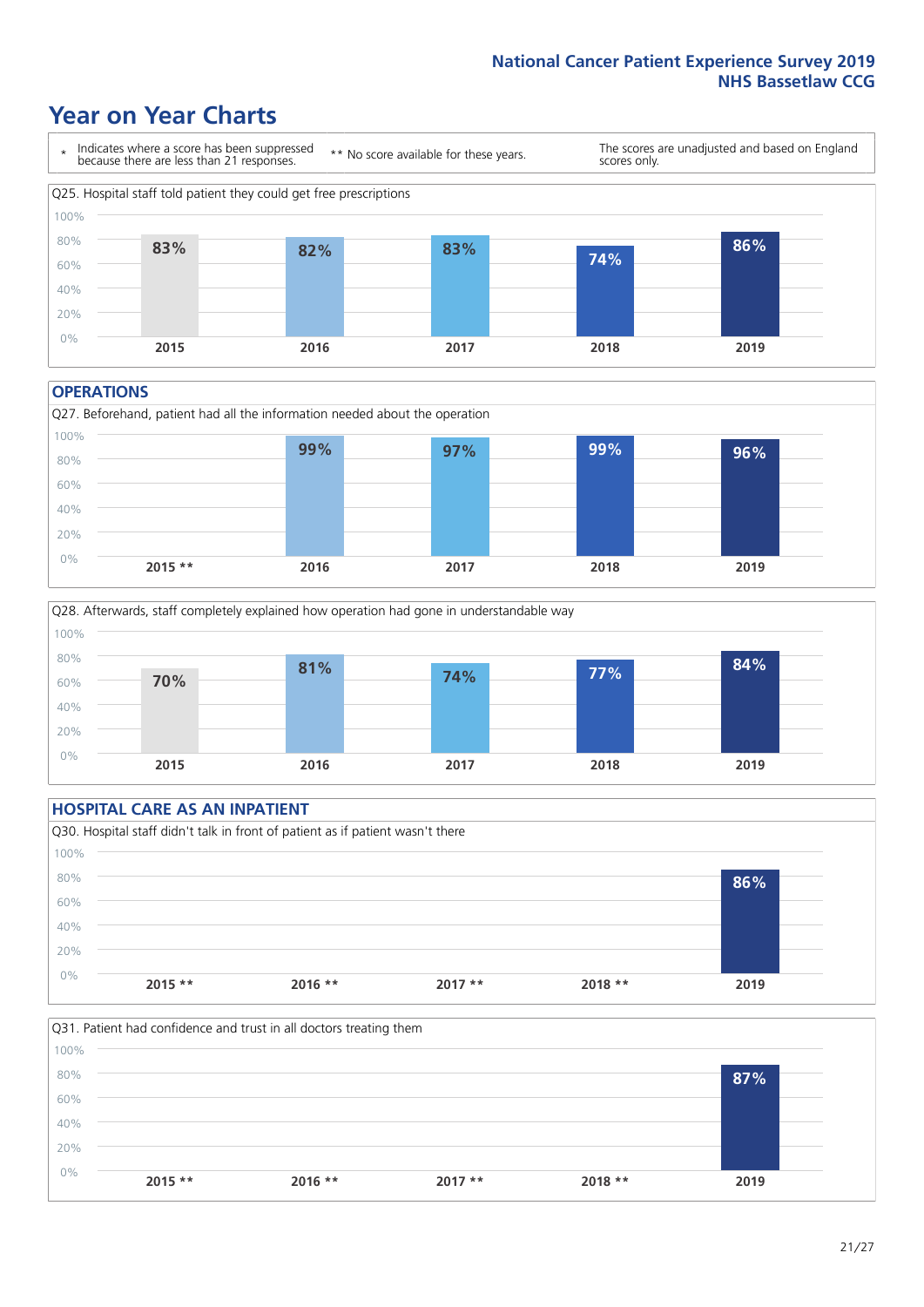### **Year on Year Charts**







Q35. All hospital staff asked patient what name they prefer to be called by  $0%$ 20% 40% 60% 80% 100% **2015 \*\* 2016 \*\* 2017 \*\* 2018 \*\* 2019 86%**

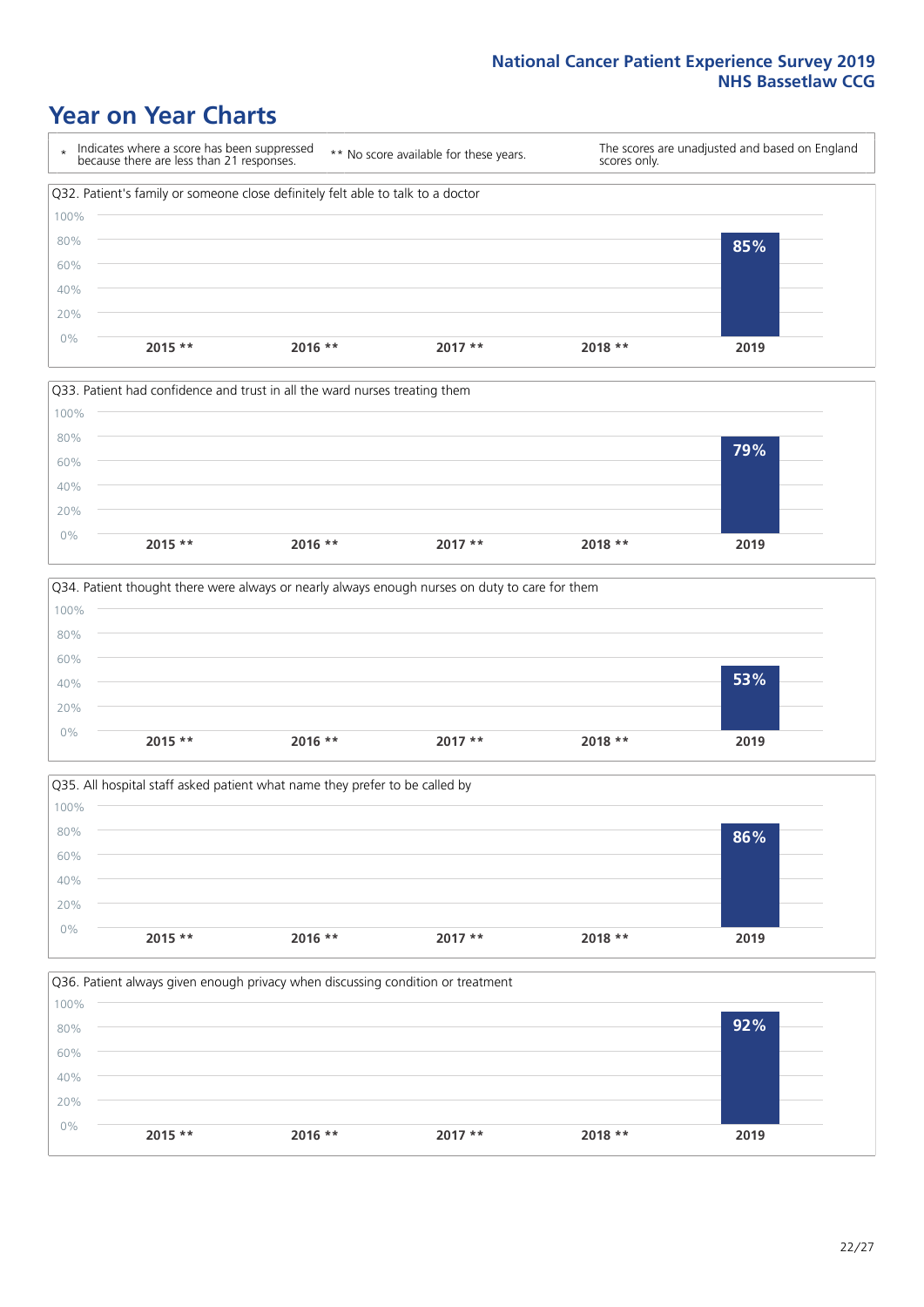### **Year on Year Charts**

\* Indicates where a score has been suppressed because there are less than 21 responses. \*\* No score available for these years. The scores are unadjusted and based on England scores only. Q37. Patient definitely found hospital staff to discuss worries or fears during their inpatient visit 0% 20% 40% 60% 80% 100% **2015 \*\* 2016 \*\* 2017 \*\* 2018 \*\* 2019 61%**







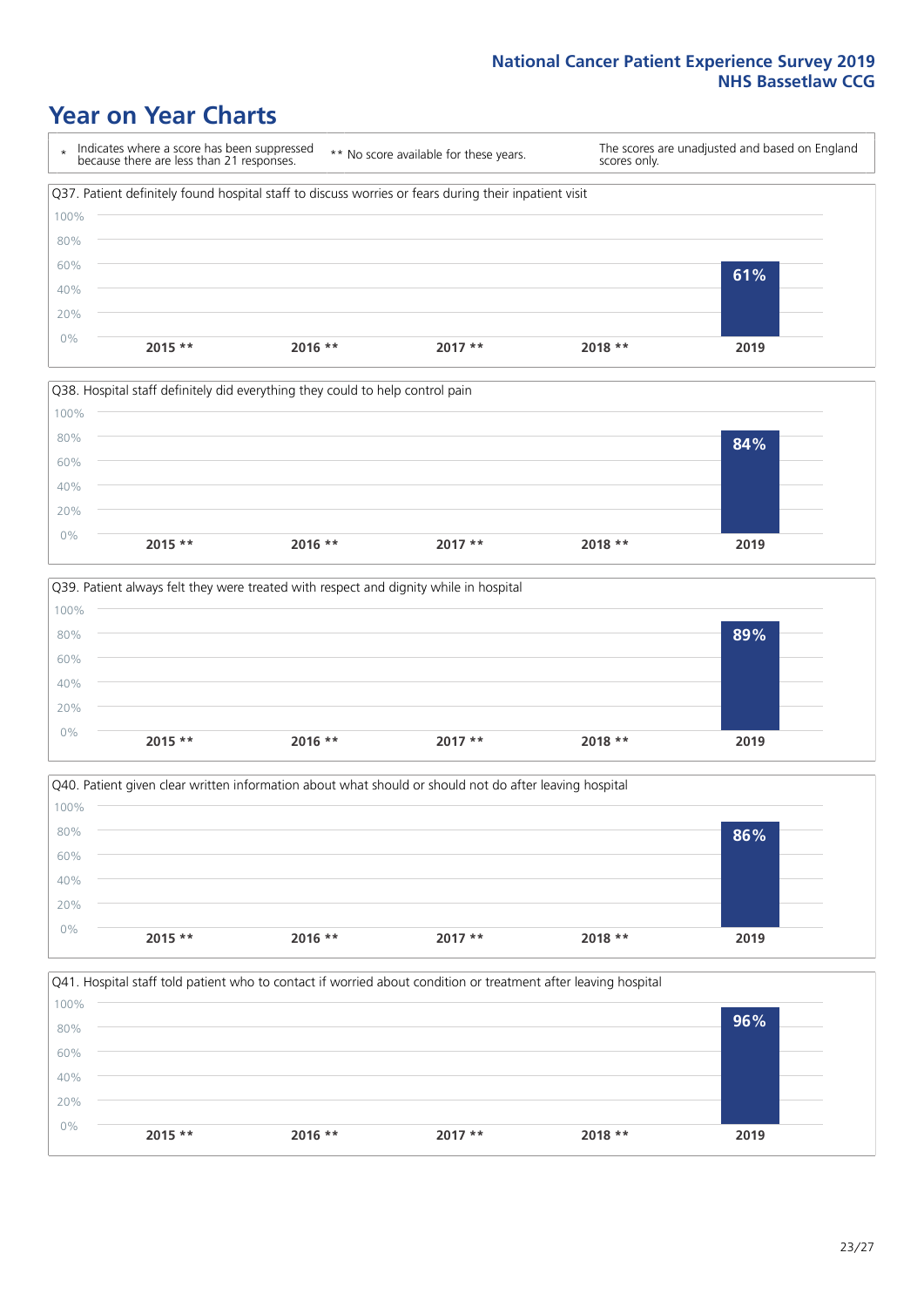### **Year on Year Charts**

\* Indicates where a score has been suppressed because there are less than 21 responses.

\*\* No score available for these years.

The scores are unadjusted and based on England scores only.

#### **HOSPITAL CARE AS A DAY PATIENT / OUTPATIENT**









Q49. Beforehand patient completely had all information needed about chemotherapy treatment

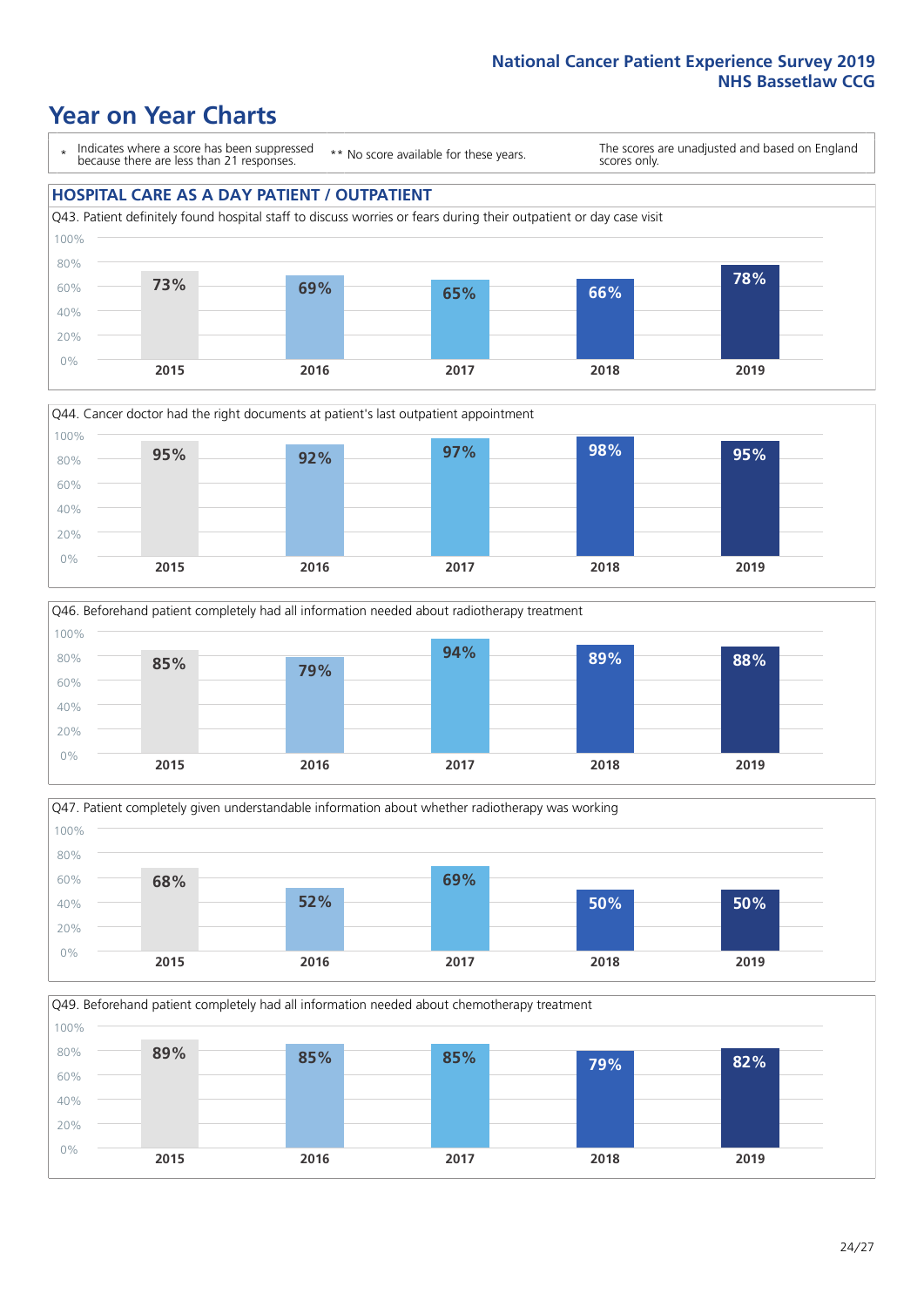## **Year on Year Charts**

\* Indicates where a score has been suppressed because there are less than 21 responses. \*\* No score available for these years. The scores are unadjusted and based on England scores only. Q50. Patient given enough information about whether chemotherapy was working in a completely understandable way 0% 20% 40% 60% 80% 100% **2015 2016 2017 2018 2019 66% 60% 72% 60% 62%**

#### **HOME CARE AND SUPPORT**







### **CARE FROM YOUR GENERAL PRACTICE** Q54. GP given enough information about patient's condition and treatment 0% 20% 40% 60% 80% 100% **2015 2016 2017 2018 2019 96% 93% 92% 94% 93%**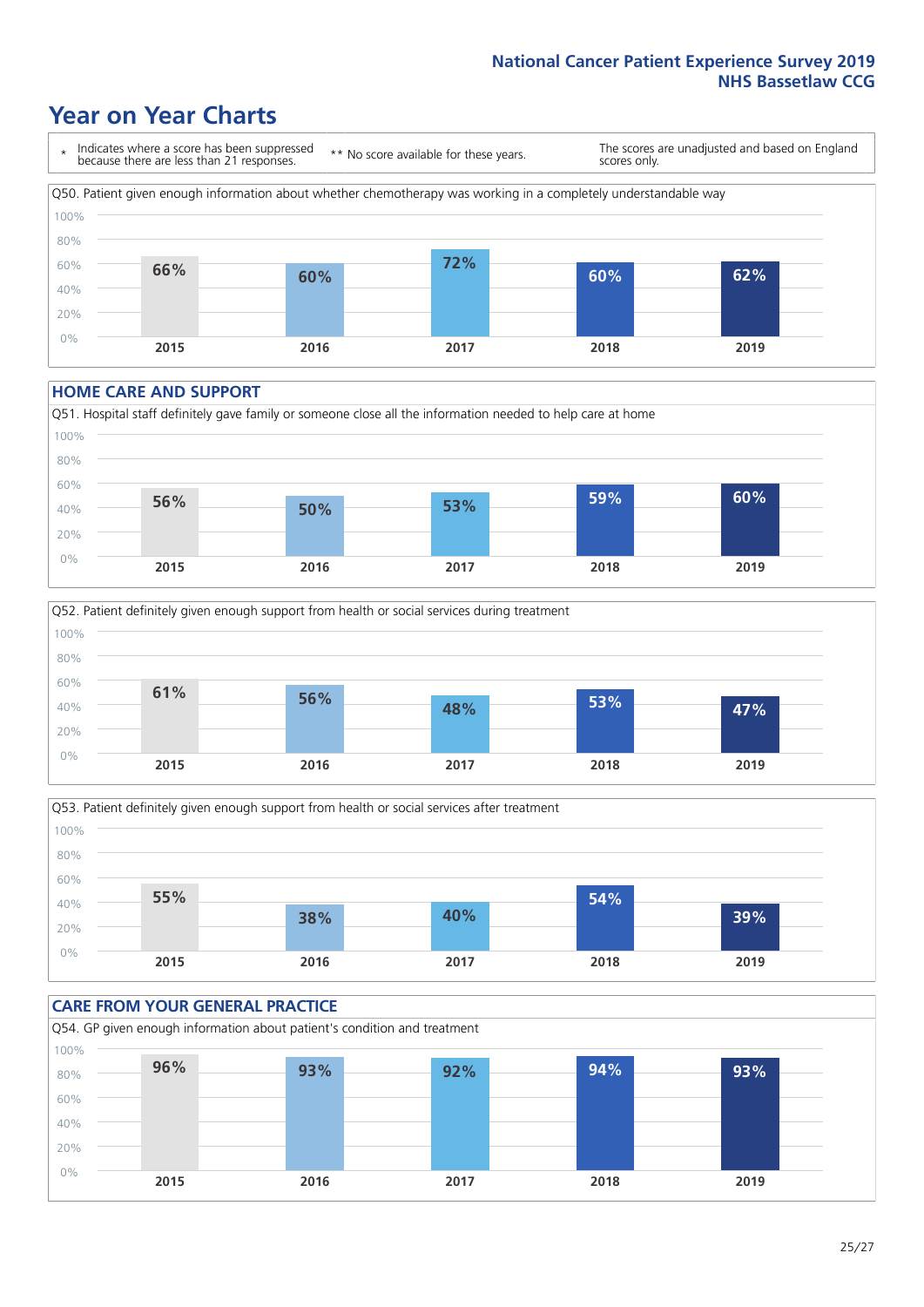### **Year on Year Charts**

\* Indicates where a score has been suppressed because there are less than 21 responses.

\*\* No score available for these years.

The scores are unadjusted and based on England scores only.



#### **YOUR OVERALL NHS CARE**







Q59. Patient felt length of time for attending clinics and appointments for cancer was about right